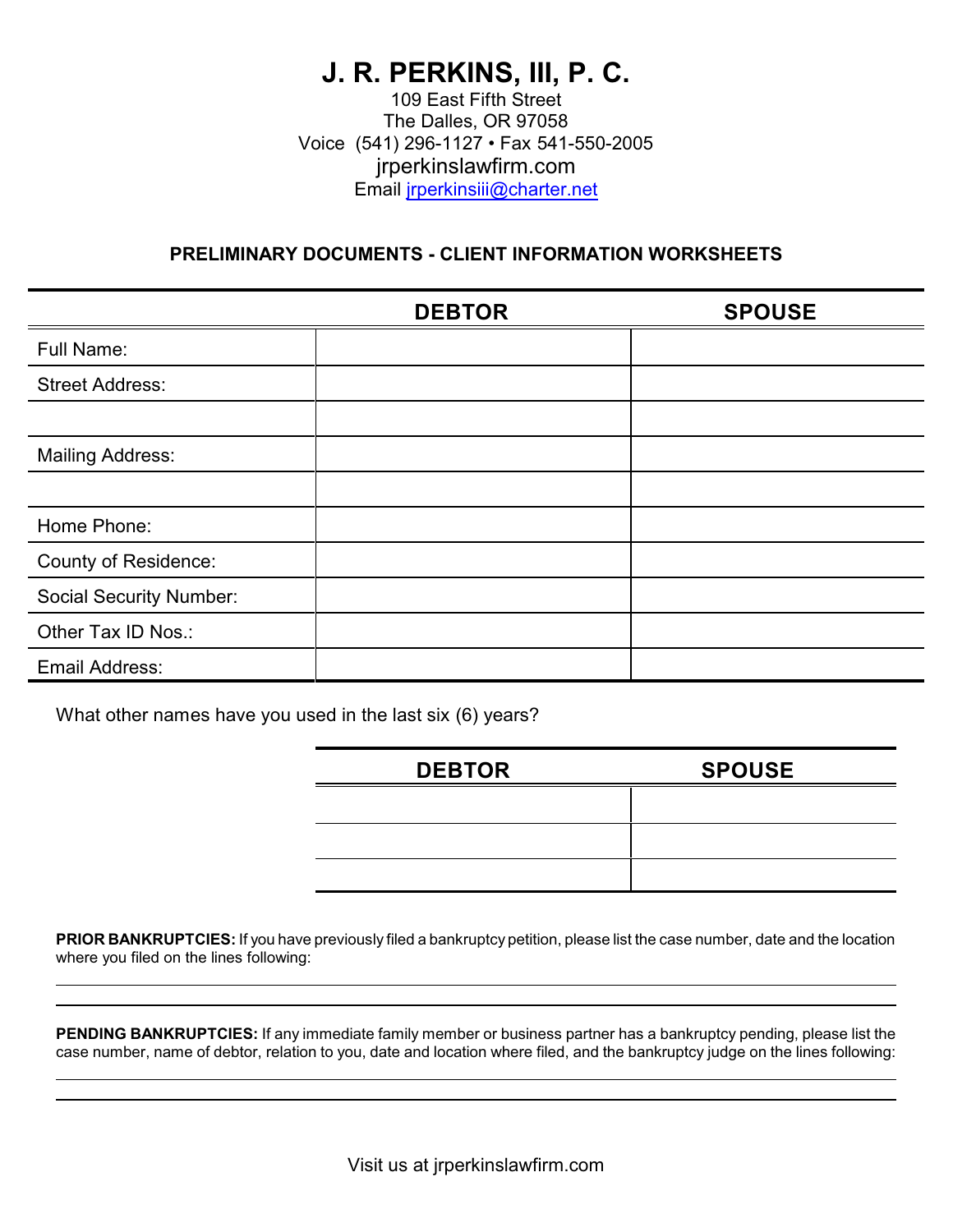# **WORKSHEET: YOUR PROPERTY**

| <b>Your Property</b><br>Provide detailed description<br>What is it?<br>Where is it?                                                                                                                                                                                                                                                                                                                                                                                                                                                                                                                                      | Who Owns It?<br>H-Husband<br>W - Wife<br>J - Joint<br><b>C</b> -Community | <b>Market</b><br>value of<br>property | Your<br>ownership<br>share $(\% , \$)$ | Value of<br><b>Liens</b> | <b>Amount</b><br>of Equity | Exempt?<br>If so, put<br>exemption<br>amount; if not<br>write "NO" |
|--------------------------------------------------------------------------------------------------------------------------------------------------------------------------------------------------------------------------------------------------------------------------------------------------------------------------------------------------------------------------------------------------------------------------------------------------------------------------------------------------------------------------------------------------------------------------------------------------------------------------|---------------------------------------------------------------------------|---------------------------------------|----------------------------------------|--------------------------|----------------------------|--------------------------------------------------------------------|
| Real property is land and things permanently attached to land. Included are unimproved land, vacation cabins,<br>condominiums, duplexes, rental property, business property, mobile home park spaces, agricultural land, airplane hangars,<br>and any other buildings permanently attached to land. It also includes property you are entitled to by a trust and all property<br>in which you have any legal, equitable, or future interest. If you are in a community property state, your spouse's real estate<br>is also owned by you. (All leases and time shares should be listed on the worksheet for Schedule G.) |                                                                           |                                       |                                        |                          |                            |                                                                    |
| REAL ESTATE (Schedule A)<br>(Attach legal description)                                                                                                                                                                                                                                                                                                                                                                                                                                                                                                                                                                   |                                                                           |                                       |                                        |                          |                            |                                                                    |
|                                                                                                                                                                                                                                                                                                                                                                                                                                                                                                                                                                                                                          |                                                                           |                                       |                                        |                          |                            |                                                                    |
|                                                                                                                                                                                                                                                                                                                                                                                                                                                                                                                                                                                                                          |                                                                           |                                       |                                        |                          |                            |                                                                    |
| 1. Personal Property<br>(Schedule B)<br>Cash on hand<br>(Indicate source)                                                                                                                                                                                                                                                                                                                                                                                                                                                                                                                                                |                                                                           |                                       |                                        |                          |                            |                                                                    |
| 2. Deposits of money (Bank<br>accounts, credit union<br>accounts, prepaid credit cards,<br>prepaid internet accounts -<br>Indicate source)                                                                                                                                                                                                                                                                                                                                                                                                                                                                               |                                                                           |                                       |                                        |                          |                            |                                                                    |
| 3. Security deposits                                                                                                                                                                                                                                                                                                                                                                                                                                                                                                                                                                                                     |                                                                           |                                       |                                        |                          |                            |                                                                    |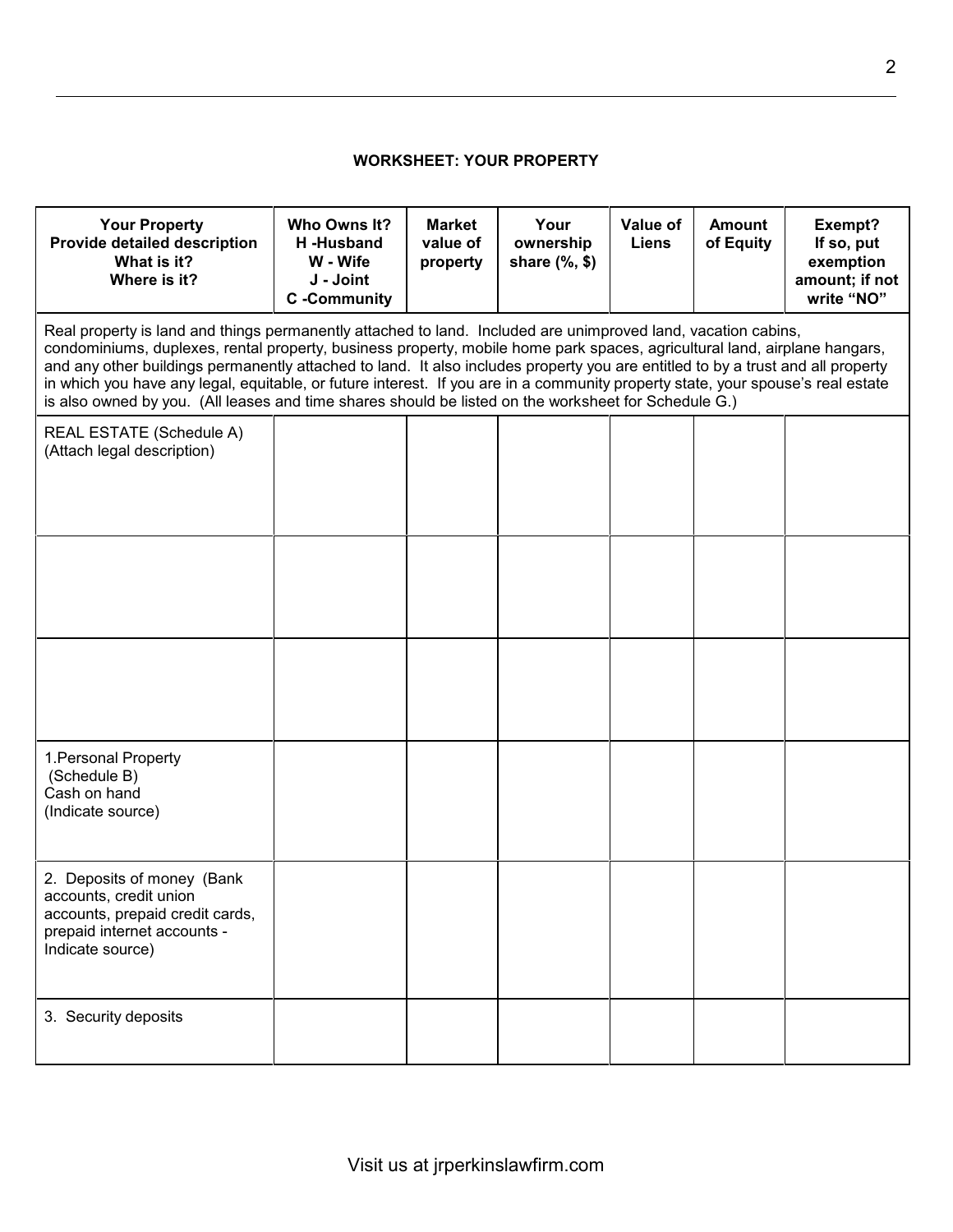| 4. Household goods, supplies<br>and furnishings                             |  |  |  |
|-----------------------------------------------------------------------------|--|--|--|
| 5. Books, pictures, art objects;<br>stamp, coin and other<br>collections    |  |  |  |
| 6. Wearing apparel                                                          |  |  |  |
| 7. Jewelry                                                                  |  |  |  |
| 8. Firearms, sports equipment<br>and other hobby equipment                  |  |  |  |
| 9. Interests in life insurance<br>policies that have value                  |  |  |  |
| 10. Annuities                                                               |  |  |  |
| 11. Pension or profit-sharing<br>plans                                      |  |  |  |
| 12. Stocks and interests in<br>incorporated and<br>unincorporated companies |  |  |  |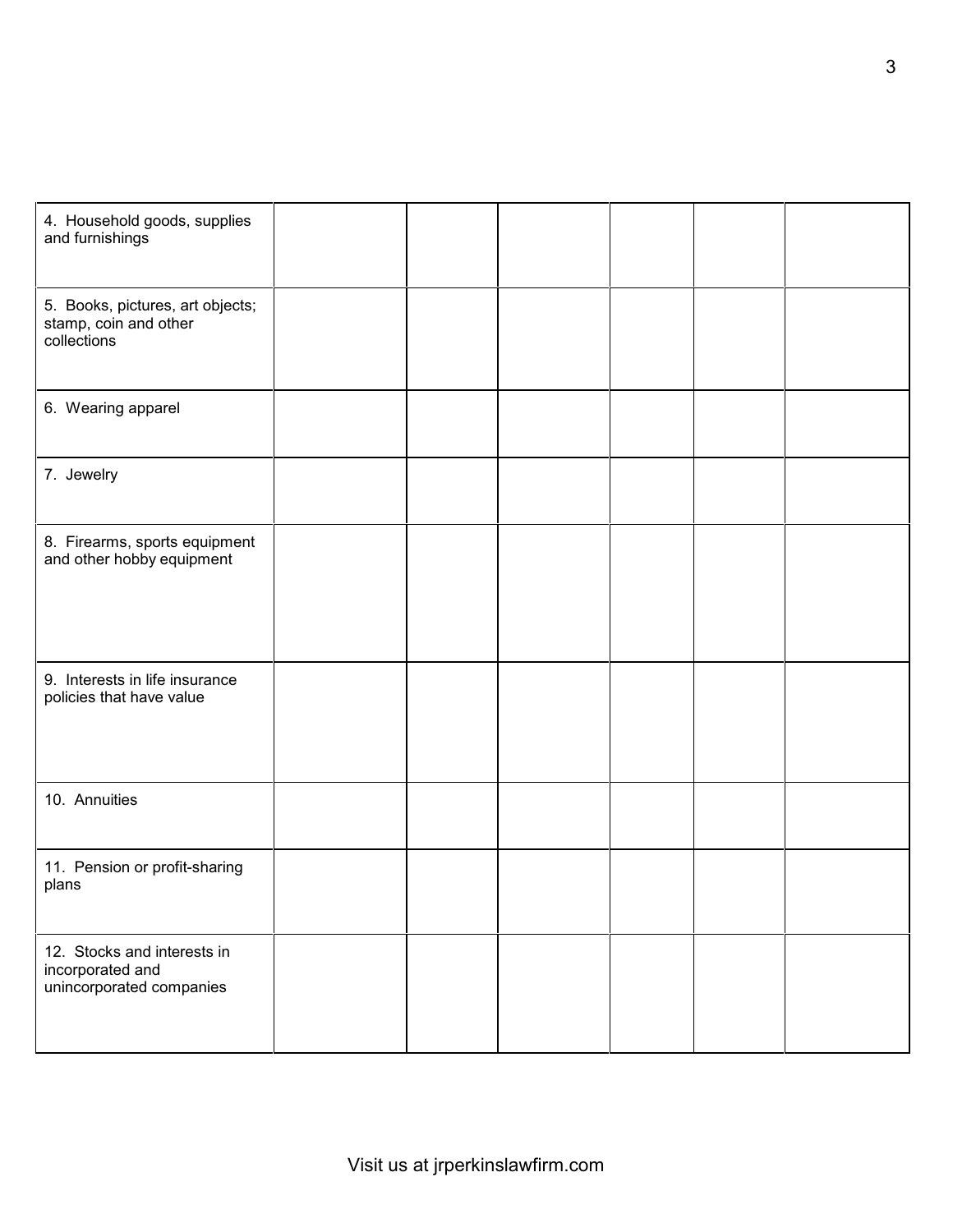| 13. Interests in partnerships                                                                |  |  |  |
|----------------------------------------------------------------------------------------------|--|--|--|
| 14. Government and corporate<br>bonds and other negotiable and<br>non-negotiable instruments |  |  |  |
| 15. Accounts receivable                                                                      |  |  |  |
| 16. Family support (to which<br>you are or may be entitled)                                  |  |  |  |
| 17. Other liquidated debts<br>owing debtor, including tax<br>refunds                         |  |  |  |
| 18. Equitable and future<br>interests, life estates and rights<br>or powers                  |  |  |  |
| 19. Interest in an estate of a<br>decedent                                                   |  |  |  |
| 20. Other contingent and<br>unliquidated claims                                              |  |  |  |
| 21. Patents, copyrights and<br>other intellectual property                                   |  |  |  |
| 22. Licenses, franchises and<br>other general intangibles                                    |  |  |  |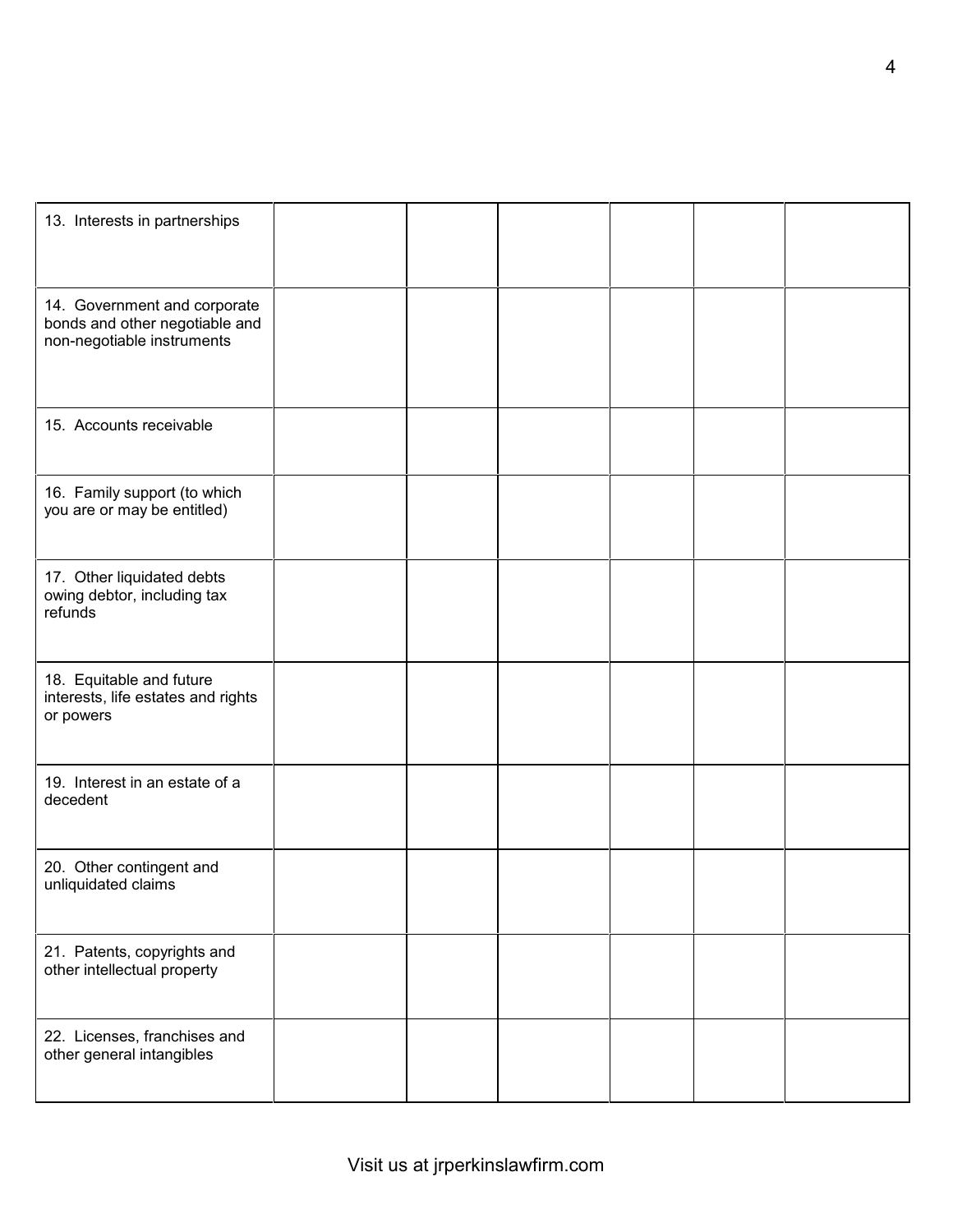| 23. Automobiles, trucks,<br>trailers and other vehicles |  |  |  |
|---------------------------------------------------------|--|--|--|
| 24. Boats, motors, and<br>accessories                   |  |  |  |
| 25. Aircraft and accessories                            |  |  |  |
| 26. Office equipment,<br>furnishings and supplies       |  |  |  |
| 27. Machinery, fixtures,<br>equipment and supplies      |  |  |  |
| 28. Inventory                                           |  |  |  |
| 29. Livestock, poultry and other<br>animals             |  |  |  |
| 30. Crops                                               |  |  |  |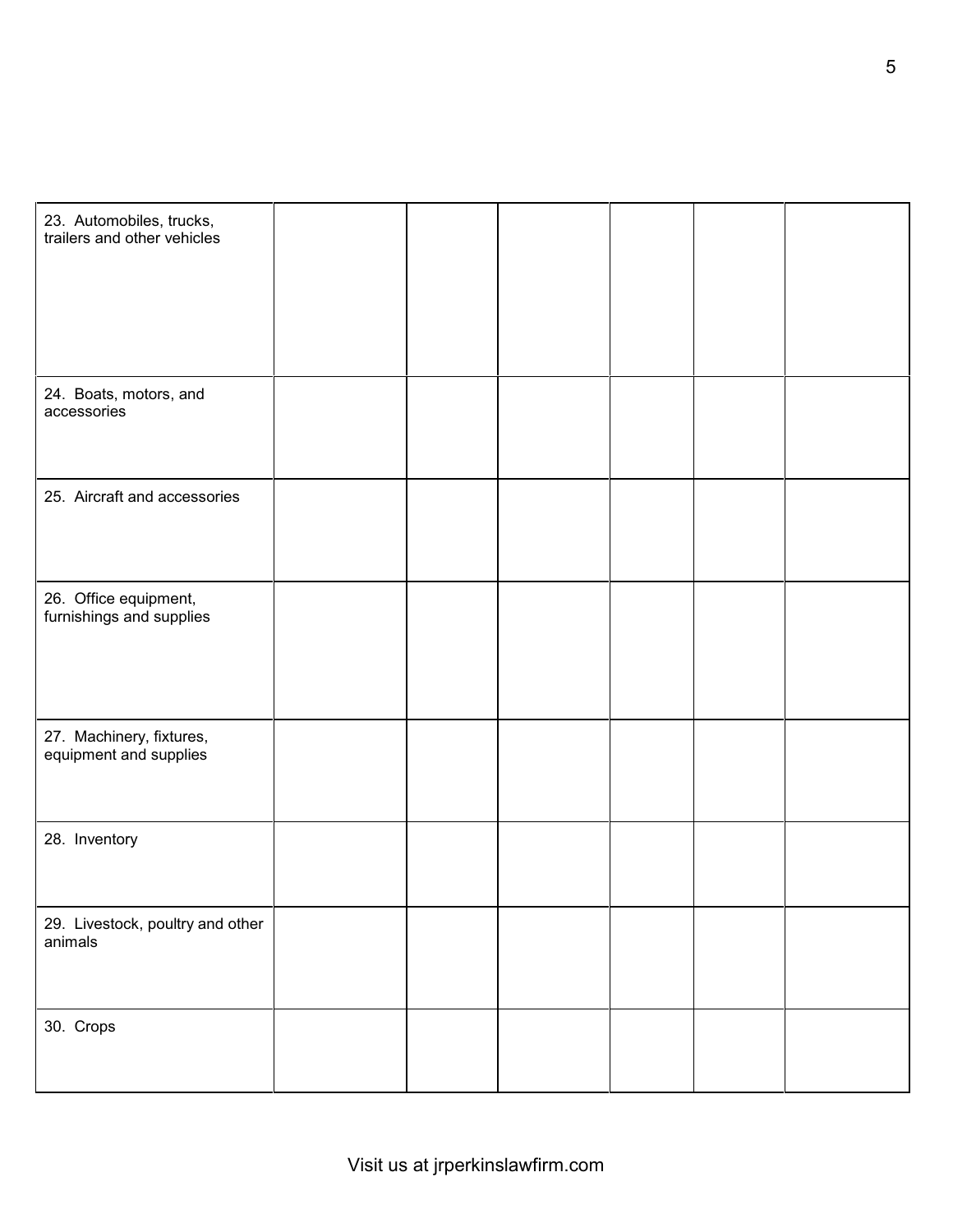| 31. Farming equipment and<br>implements  |  |  |  |
|------------------------------------------|--|--|--|
| 32. Farm supplies, chemicals<br>and feed |  |  |  |
| 33. Other personal property              |  |  |  |

# **WORKSHEET: YOUR DEBTS - Secured and Priority**

| <b>Creditors'</b><br><b>Name and Address</b> | Acct. No.<br>And<br><b>Date Incurred</b>                                                                                                                                          | <b>Who is Liable</b><br>For Debt?<br>H - Husband<br>W - Wife<br>J - Joint | <b>Market Value</b><br>of Property | <b>Balance</b><br>Owed | Is Anyone Else Liable?<br><b>List Name and</b><br><b>Address</b> |  |  |  |  |
|----------------------------------------------|-----------------------------------------------------------------------------------------------------------------------------------------------------------------------------------|---------------------------------------------------------------------------|------------------------------------|------------------------|------------------------------------------------------------------|--|--|--|--|
|                                              | Secured debts are car loans, home loans, home equity loans, second mortgages, or any other loans where property is<br>pledged as security. All other types of debt are unsecured. |                                                                           |                                    |                        |                                                                  |  |  |  |  |
| Mortgage(s) on Principal<br>Res.             |                                                                                                                                                                                   |                                                                           |                                    |                        |                                                                  |  |  |  |  |
| Automobile Loans                             |                                                                                                                                                                                   |                                                                           |                                    |                        |                                                                  |  |  |  |  |
|                                              |                                                                                                                                                                                   |                                                                           |                                    |                        |                                                                  |  |  |  |  |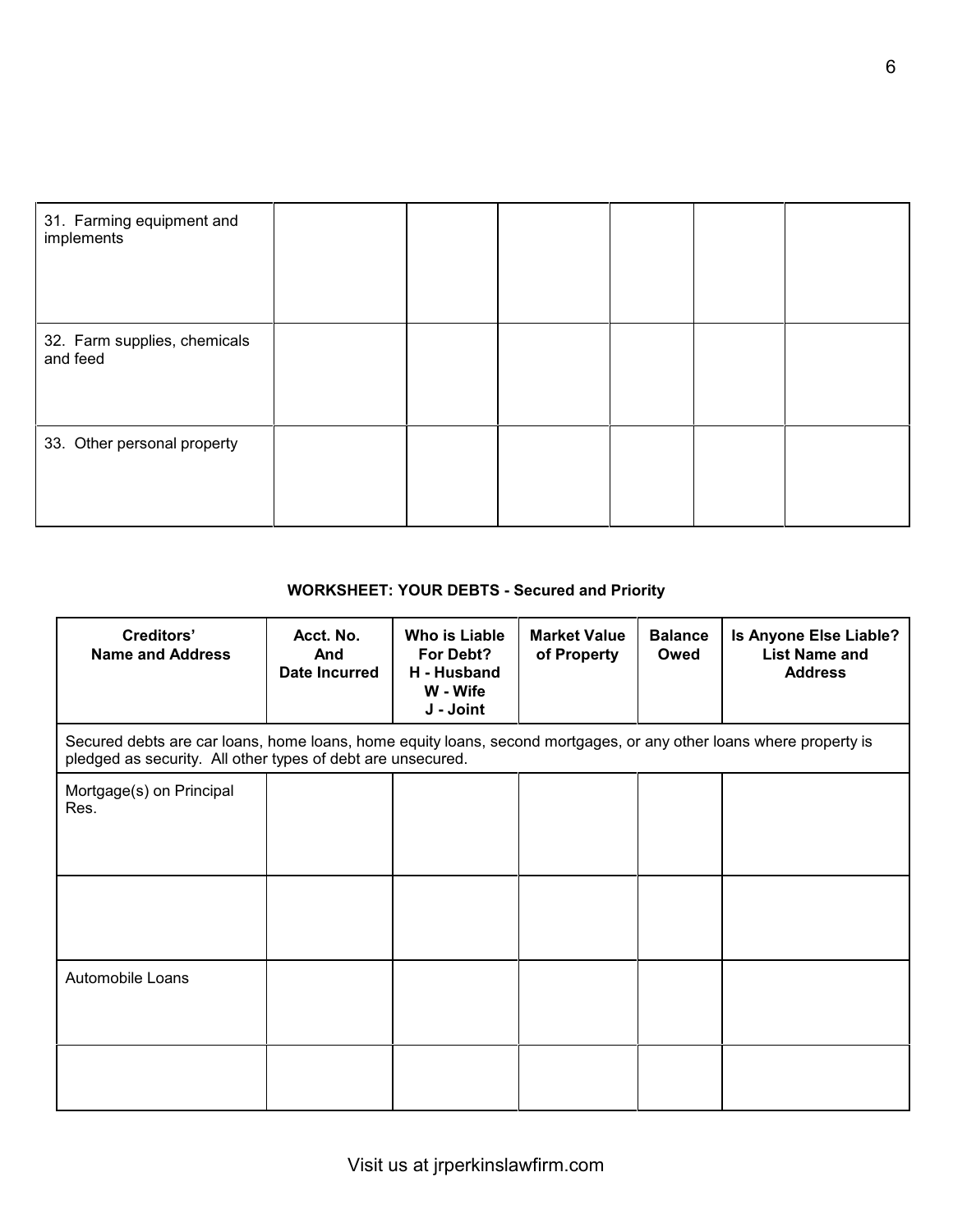| List other Secured Debts<br>Below: |                     |  |  |
|------------------------------------|---------------------|--|--|
|                                    |                     |  |  |
|                                    |                     |  |  |
| List priority claims below:        |                     |  |  |
| <b>Federal Taxes</b>               | Describe tax<br>due |  |  |
| <b>State Taxes</b>                 | Describe tax<br>due |  |  |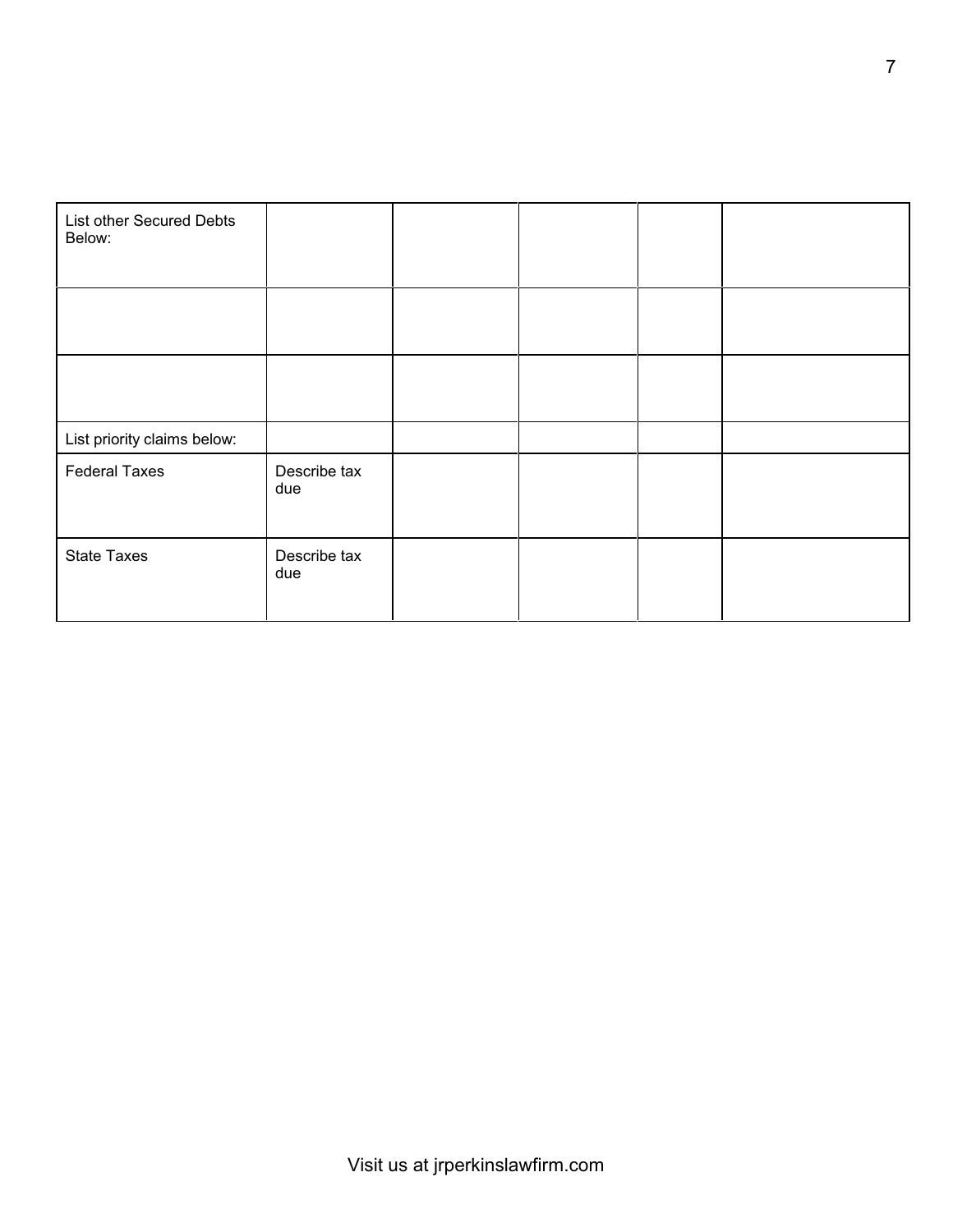### **WORKSHEET: YOUR DEBTS - Unsecured**

| Creditors'<br><b>Names and Address</b> | <b>Account No.</b><br>And<br><b>Date Incurred</b><br>(last time<br>charged on<br>credit cards) | <b>Describe Debt</b> | Who is<br>Liable<br>For Debt?<br>$H -$<br><b>Husband</b><br>W - Wife<br>J - Joint | <b>Balance</b><br>Owed | <b>Is Anyone Else</b><br>Liable?<br><b>List Name and</b><br><b>Address</b> |
|----------------------------------------|------------------------------------------------------------------------------------------------|----------------------|-----------------------------------------------------------------------------------|------------------------|----------------------------------------------------------------------------|
| List all Unsecured Debts Below         |                                                                                                |                      |                                                                                   |                        |                                                                            |
|                                        |                                                                                                |                      |                                                                                   |                        |                                                                            |
|                                        |                                                                                                |                      |                                                                                   |                        |                                                                            |
|                                        |                                                                                                |                      |                                                                                   |                        |                                                                            |
|                                        |                                                                                                |                      |                                                                                   |                        |                                                                            |
|                                        |                                                                                                |                      |                                                                                   |                        |                                                                            |
|                                        |                                                                                                |                      |                                                                                   |                        |                                                                            |
|                                        |                                                                                                |                      |                                                                                   |                        |                                                                            |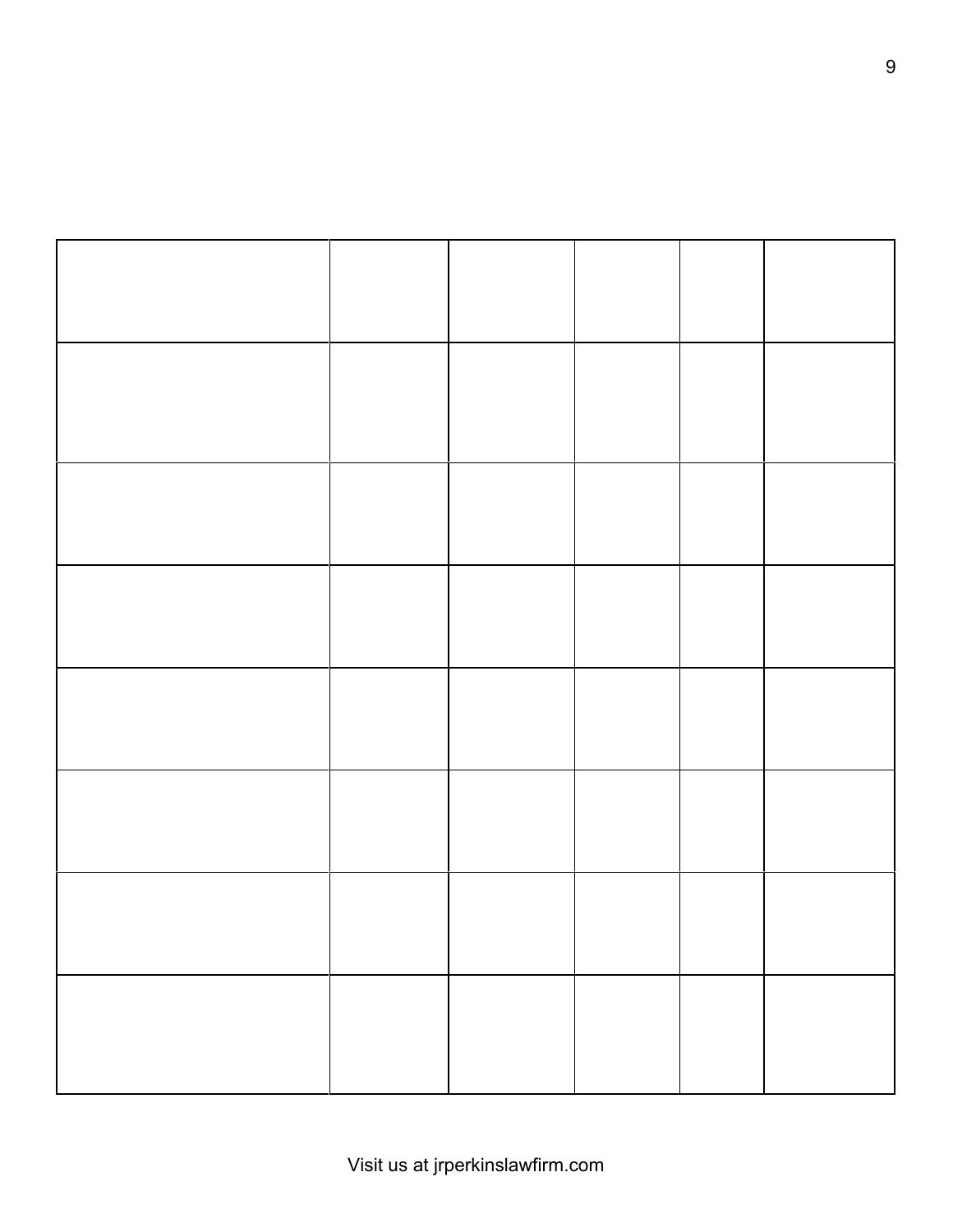### CLIENT WORKSHEET

**LEASES OR CONTRACTS:** Are you a party to any leases or contracts? If yes, list the parties involved and their addresses. If you owe money on these contracts, they should be listed on the Schedules above.

|                        | <b>DEBTOR</b> | <b>SPOUSE</b> |
|------------------------|---------------|---------------|
| <b>Marital Status:</b> |               |               |
| Age:                   |               |               |
| Occupation:            |               |               |
| Length of Employment:  |               |               |
| Employer Name:         |               |               |
| Employer Address:      |               |               |
|                        |               |               |
|                        |               |               |
|                        |               |               |

# **DEPENDENTS**

| Name:                                  |  |
|----------------------------------------|--|
| Age:                                   |  |
| Relationship:                          |  |
|                                        |  |
| Name:                                  |  |
| $\overbrace{\hspace{27mm}}^{}$<br>Age: |  |
| Relationship:                          |  |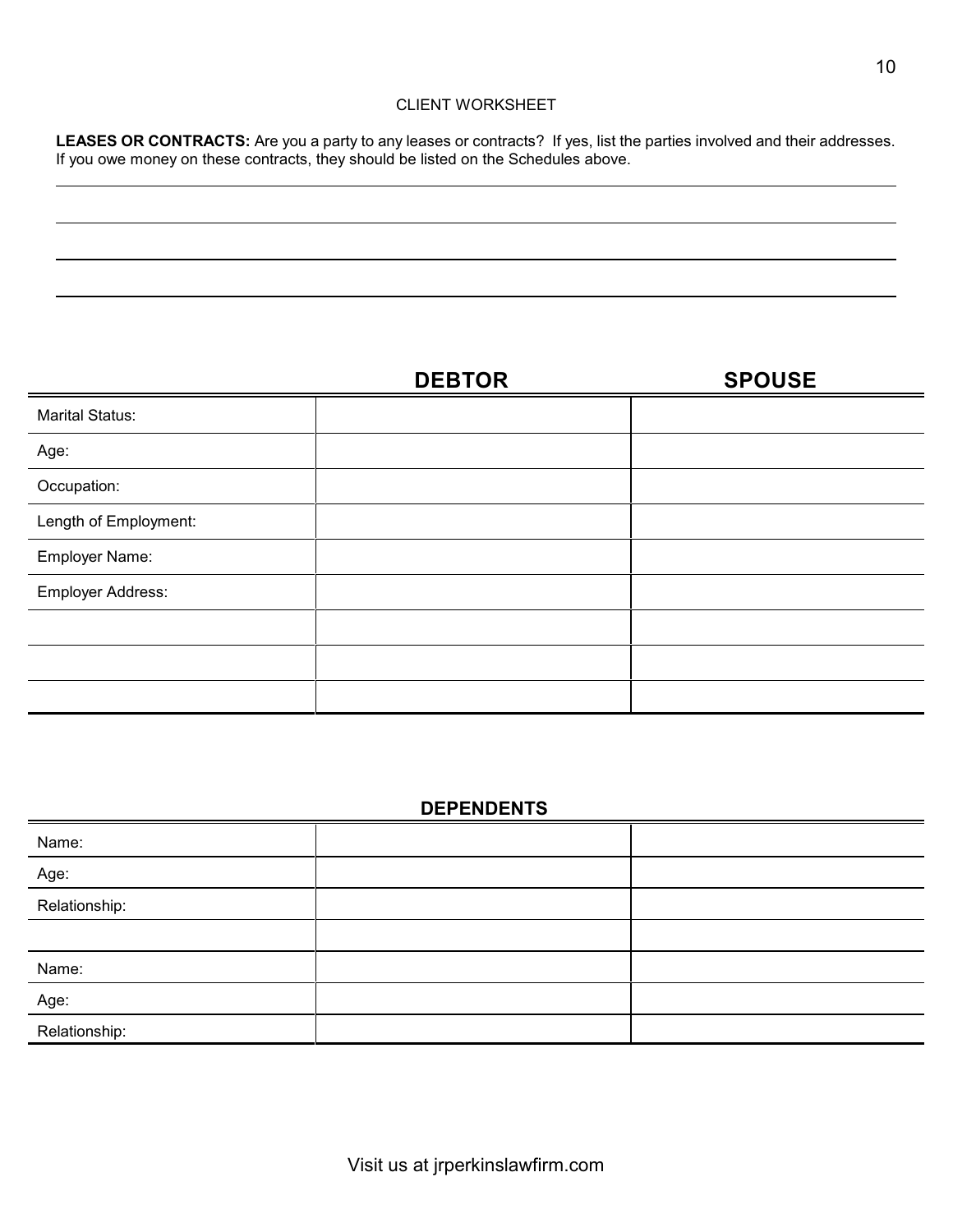### WORKSHEET: YOUR INCOME

|                                                                                                                                       | <b>DEBTOR</b> | <b>SPOUSE</b> |
|---------------------------------------------------------------------------------------------------------------------------------------|---------------|---------------|
| Current monthly gross wages, salary, commissions (pro-rate if not paid<br>monthly)                                                    |               |               |
| Estimated monthly overtime                                                                                                            |               |               |
| Subtract payroll taxes and Social Security                                                                                            |               |               |
| Subtract insurance deducted from wages                                                                                                |               |               |
| Subtract union dues deducted from wages                                                                                               |               |               |
| Other payroll deductions - please specify                                                                                             |               |               |
| Regular monthly income from business, profession, or farm (Attach a<br>detailed statement)                                            |               |               |
| Monthly income from real property                                                                                                     |               |               |
| Monthly interest and dividends                                                                                                        |               |               |
| Alimony, maintenance or support payments (amount received monthly<br>for debtor's or debtor's dependents' use)                        |               |               |
| Social Security or government assistance                                                                                              |               |               |
| Pension or retirement                                                                                                                 |               |               |
| Other monthly income                                                                                                                  |               |               |
| Describe any increase or decrease of more than 10% in any previous<br>category anticipated to occur in the year following this filing |               |               |
| <b>NET INCOME PER MONTH</b>                                                                                                           |               |               |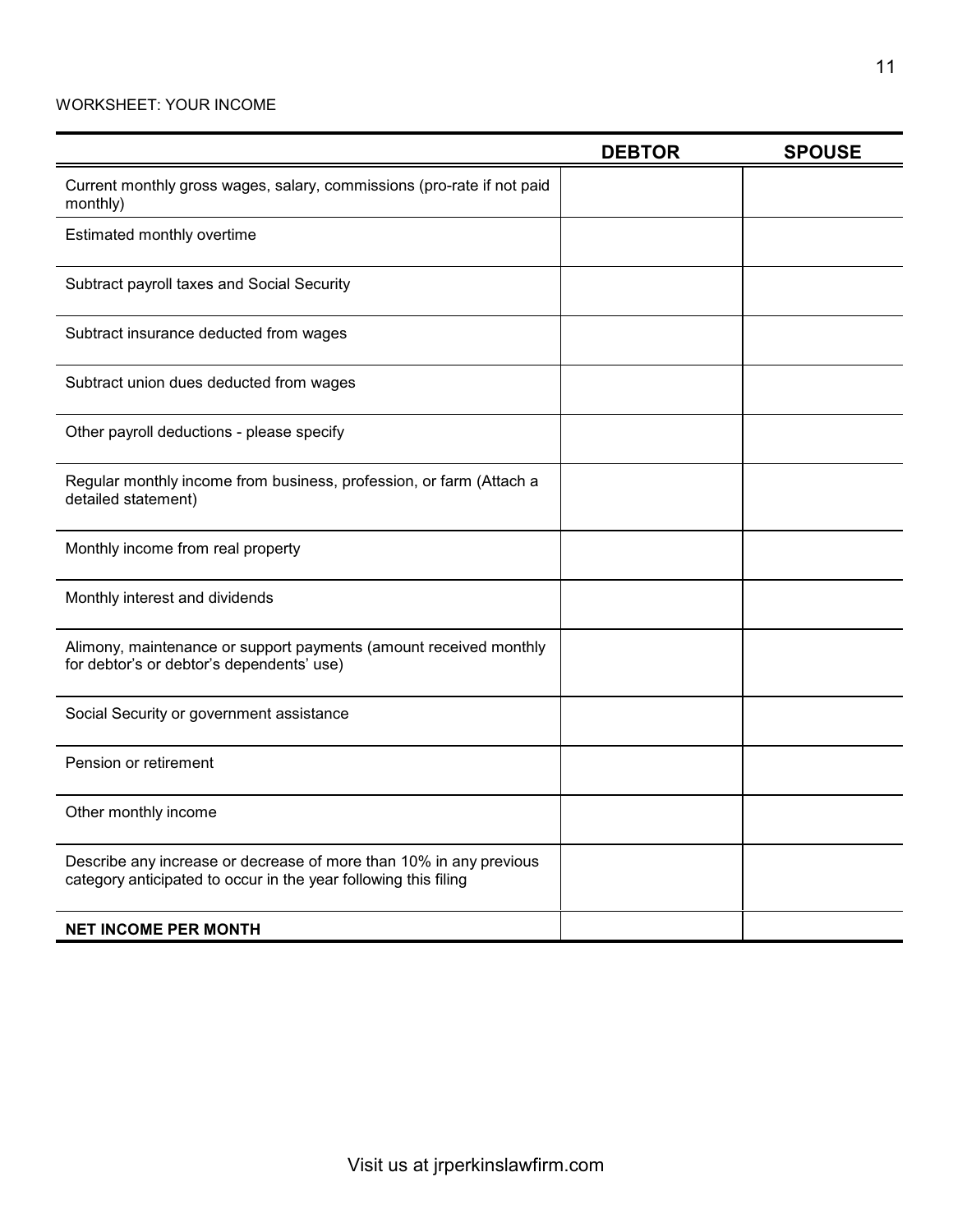### WORKSHEET: YOUR EXPENSES

|                                                                                                                | <b>DEBTOR</b> | <b>SPOUSE</b> |
|----------------------------------------------------------------------------------------------------------------|---------------|---------------|
| Rent or home mortgage payment<br>Does this include real estate taxes?<br>Does this include property insurance? |               |               |
| Electricity and heating fuel (average monthly)                                                                 |               |               |
| Water and sewer (average monthly)                                                                              |               |               |
| Telephone (average monthly)                                                                                    |               |               |
| Other utilities- specify (average monthly)                                                                     |               |               |
| Home maintenance (repairs and upkeep)                                                                          |               |               |
| Food                                                                                                           |               |               |
| Clothing                                                                                                       |               |               |
| Laundry and dry cleaning                                                                                       |               |               |
| Medical and dental expenses                                                                                    |               |               |
| Transportation (not including car payments)                                                                    |               |               |
| Recreation, clubs and entertainment, newspapers, etc.                                                          |               |               |
| Charitable contributions                                                                                       |               |               |
| Homeowners' or renters' insurance                                                                              |               |               |
| Life insurance (not deducted from wages)                                                                       |               |               |
| Health insurance (not deducted from wages)                                                                     |               |               |
| Auto insurance                                                                                                 |               |               |
| Other insurance - specify                                                                                      |               |               |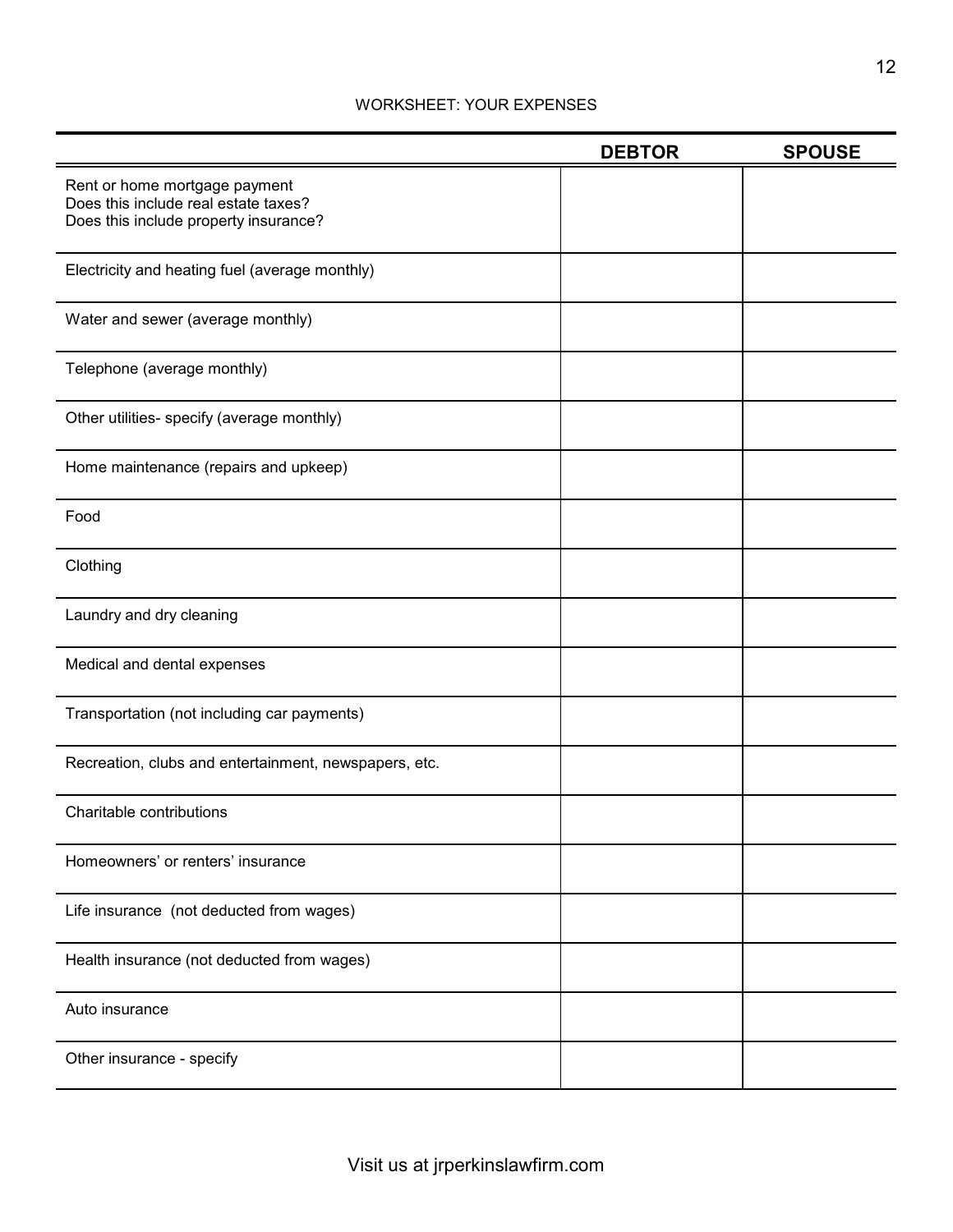| Taxes not deducted from wages or in home mortgage payments |  |
|------------------------------------------------------------|--|
| Installment auto payments                                  |  |
| Other installment payments not included in Chapter 13 Plan |  |
| Alimony, maintenance, and support paid to others           |  |
| Payments for dependents not living in your home            |  |
| Operation expenses of business, profession, or farm        |  |
| Other expenses - specify                                   |  |
| <b>TOTAL EXPENSES</b>                                      |  |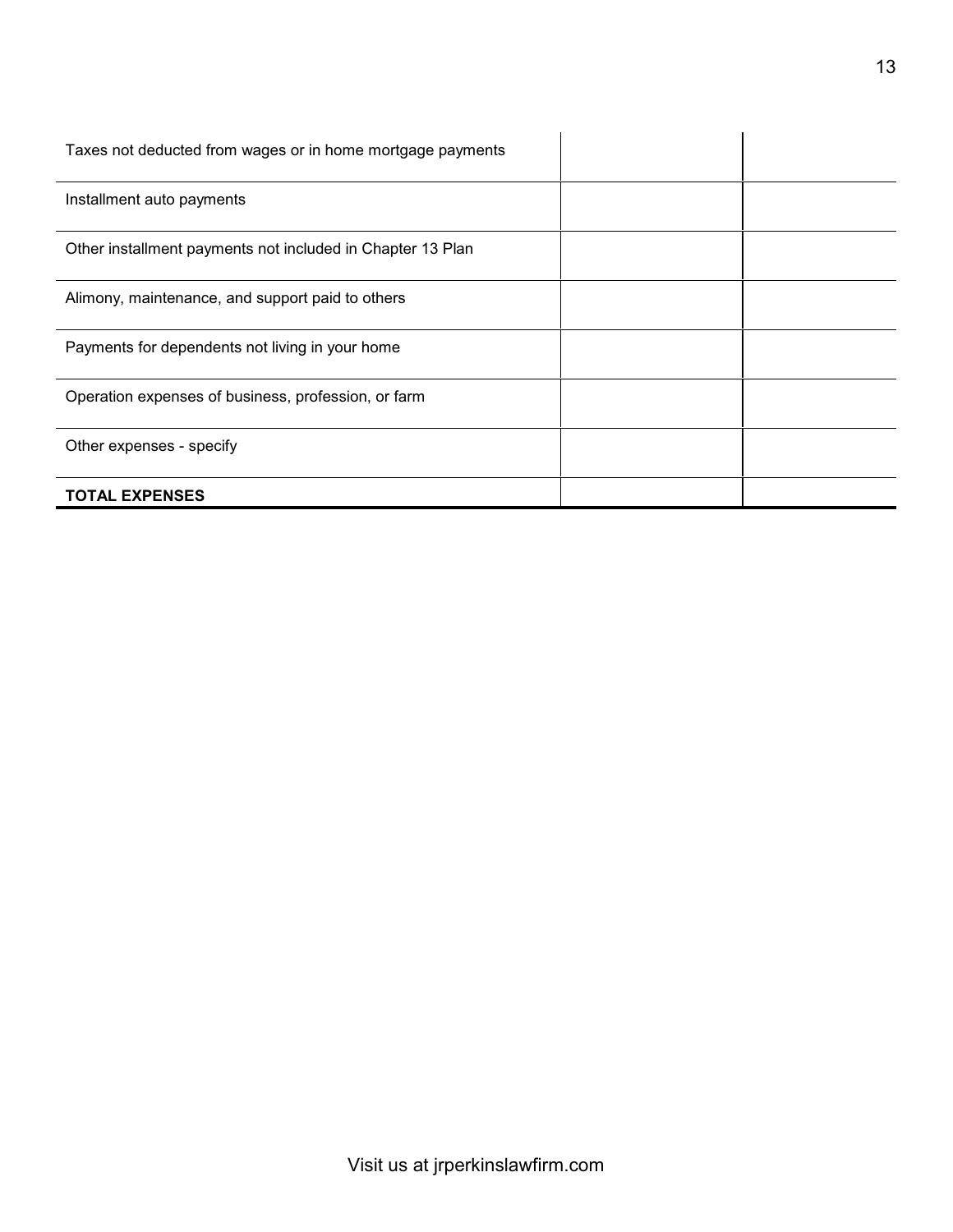### **STATEMENT OF FINANCIAL AFFAIRS**

1. List every address where you have lived other than where you live now during the last **3 years**. NONE

| Address | Name Used | Dates of Occupancy |
|---------|-----------|--------------------|
|         |           |                    |
|         |           |                    |
|         |           |                    |
|         |           |                    |
|         |           |                    |

2. If you lived with a spouse or domestic partner in a community property state or territory (Arizona, California, Idaho, Louisiana, Nevada, New Mexico, Puerto Rico, Texas, Washington, and Wisconsin) within the last **8 years**, list the state or territory where you lived and the name and current address of your spouse or domestic partner. NONE

| <b>Community Property State or Territory</b> | Name and Address of Spouse or Domestic Partner |
|----------------------------------------------|------------------------------------------------|
|                                              |                                                |
|                                              |                                                |
|                                              |                                                |
|                                              |                                                |

3. List the total amount of income that you received from all jobs and all businesses, including part-time activities, during this year and the two previous calendar years.. NONE

| Source (name and address) | Amount | <b>Fiscal Period</b> |
|---------------------------|--------|----------------------|
|                           |        |                      |
|                           |        |                      |
|                           |        |                      |
|                           |        |                      |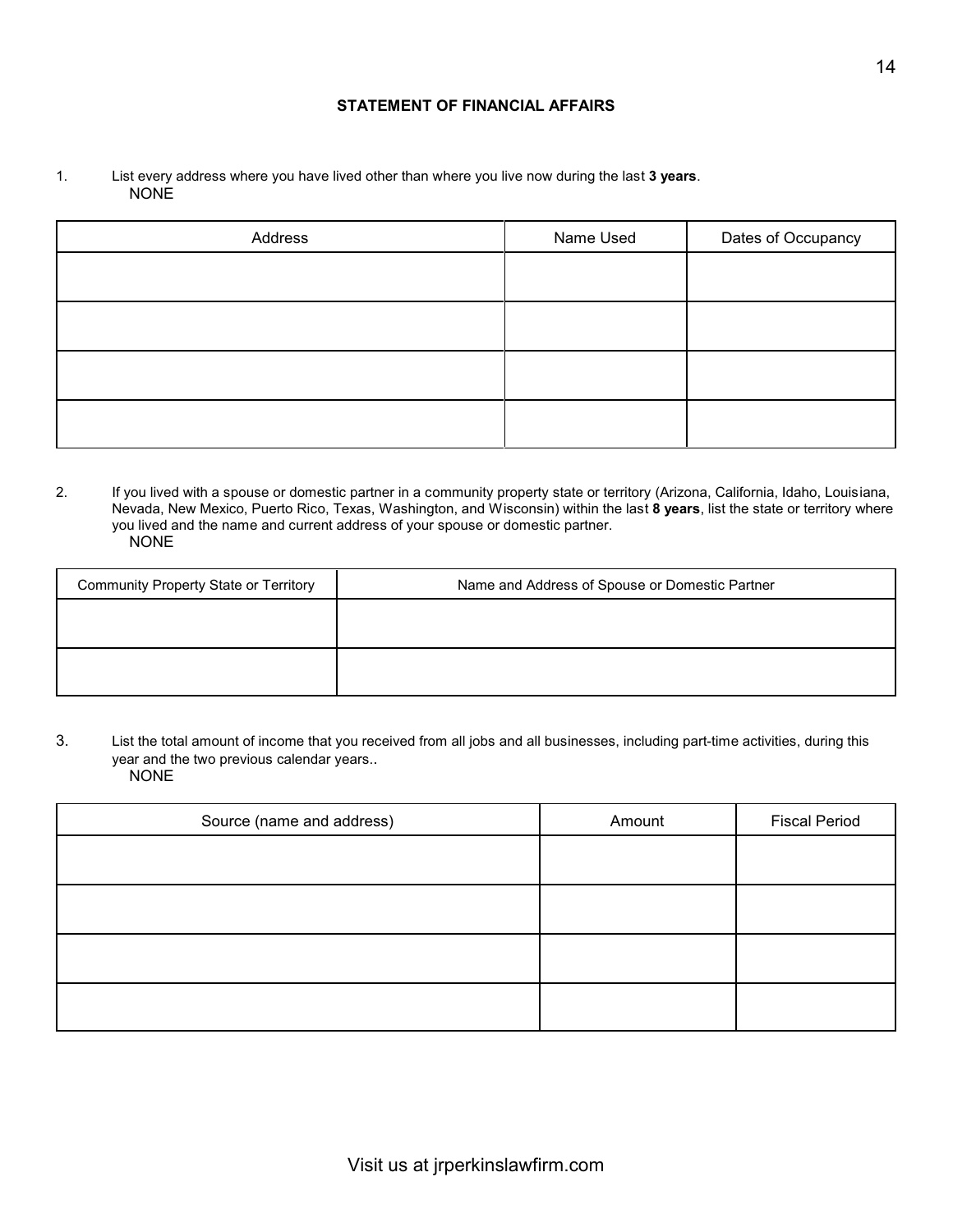### 4. List any other income that you received during this year and the two previous calendar years. NONE

| Creditors<br>(name and address) | Dates of<br>Payments | <b>Amount Paid</b> | <b>Amount Still</b><br>Owing |
|---------------------------------|----------------------|--------------------|------------------------------|
|                                 |                      |                    |                              |
|                                 |                      |                    |                              |

5. **If your debts are primarily consumer debts** *(i.e. non-business)*, list each creditor to whom you paid a total of **\$600** or more within the last **90 days**. Do not include payments for domestic support obligations, such as child support and alimony. NONE

| Creditors<br>(name and address) | Dates of<br>payments | Amount paid | Amount still<br>owing |
|---------------------------------|----------------------|-------------|-----------------------|
|                                 |                      |             |                       |
|                                 |                      |             |                       |

6. **If your debts are primarily non-consumer debts** *(i.e. business)*, list each creditor to whom you paid a total of **\$6,425** or more in one or more payments within the last **90 days**. Do not include payments for domestic support obligations, such as child support and alimony.  $\overline{N}$ 

|--|

| Creditors<br>(name and address) | Dates of<br>payments | Amount paid | Amount still<br>owing |
|---------------------------------|----------------------|-------------|-----------------------|
|                                 |                      |             |                       |
|                                 |                      |             |                       |

7. List all payments that you made within the past **1 year** to any "insider." *("Insiders" include your relatives, your business partners and their relatives, your corporations, or your affiliates.)* NONE

| Name and Address of Insider | Dates of<br>Payment | <b>Total Amount</b><br>Paid | <b>Amount Still</b><br>Owed | Reason for payment |
|-----------------------------|---------------------|-----------------------------|-----------------------------|--------------------|
|                             |                     |                             |                             |                    |
|                             |                     |                             |                             |                    |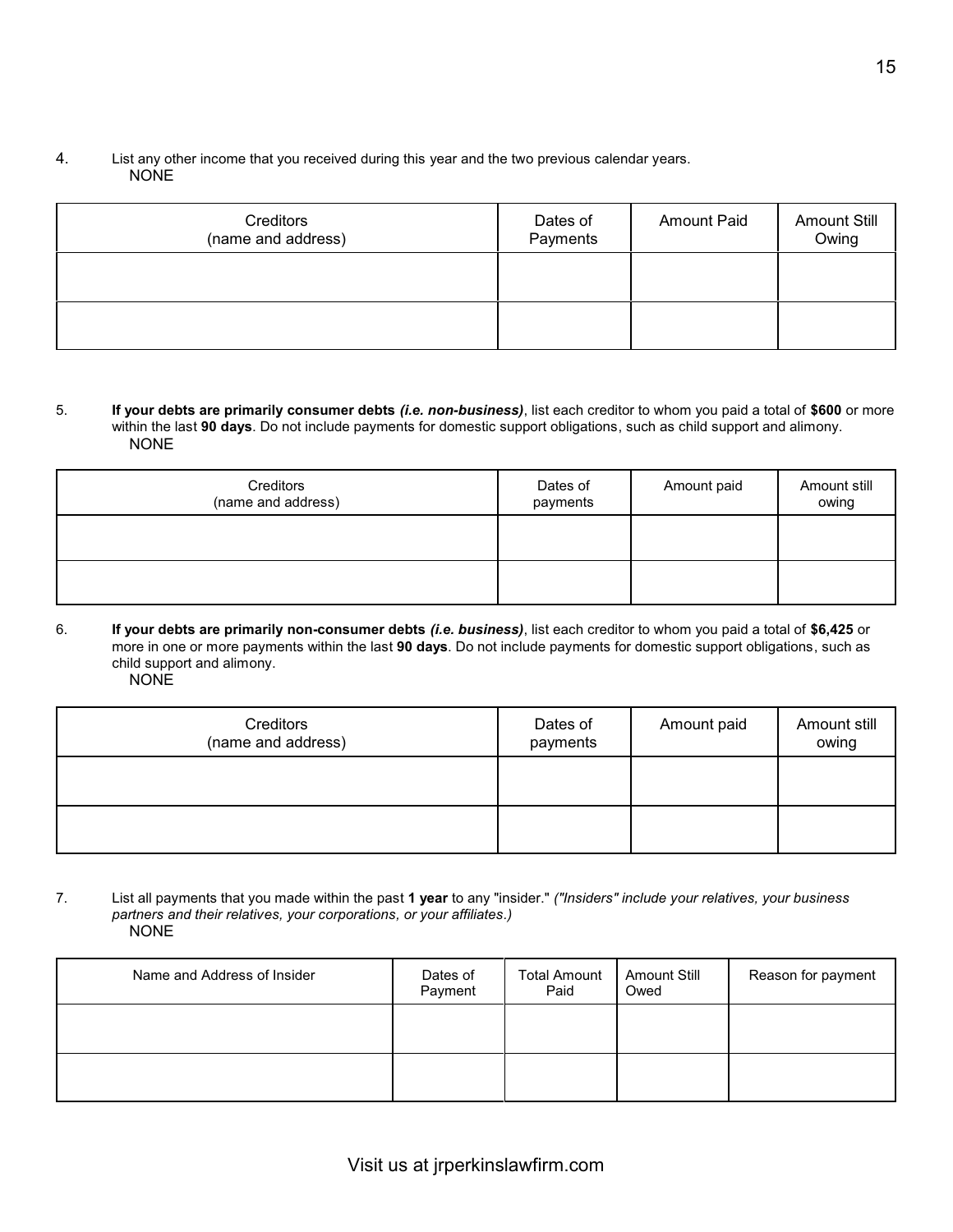### 8. List all payments or transfers of property that you made within the past **1 year** that benefitted an "insider." NONE

| Name and Address of Insider | Dates of<br>Payment | <b>Total Amount</b><br>Paid | <b>Amount Still</b><br>Owed | Reason for payment |
|-----------------------------|---------------------|-----------------------------|-----------------------------|--------------------|
|                             |                     |                             |                             |                    |
|                             |                     |                             |                             |                    |

#### 9. List any lawsuits, court actions, or administrative proceedings to which you are or were a party within the past **1 year**. NONE

| Case Title and Case Number | Nature of the Case | Court or Agency and<br>Location | Status or Disposition |
|----------------------------|--------------------|---------------------------------|-----------------------|
|                            |                    |                                 |                       |
|                            |                    |                                 |                       |

#### 10. Describe all property that has been repossessed, foreclosed, garnished, attached, seized, or levied within the past **1 year**. NONE

| Creditor's Name and Address | Description and Value of<br>Property | Date | Explain what happened |
|-----------------------------|--------------------------------------|------|-----------------------|
|                             |                                      |      |                       |
|                             |                                      |      |                       |

#### 11.` List all setoffs made by any creditor, including a bank or financial institution, against a debt or deposit within **90 days** before the filing of this case. Include any refusals by a creditor to make a payment because you owed a debt. NONE

| Creditor's Name and Address | Description of Action Taken by<br>Creditor | Date Action Taken | Setoff Amount and Last 4<br>Digits of Account Number |
|-----------------------------|--------------------------------------------|-------------------|------------------------------------------------------|
|                             |                                            |                   |                                                      |
|                             |                                            |                   |                                                      |

12. Within the past **1 year**, was any of your property in the possession of an assignee for the benefit of creditors, a

# Visit us at jrperkinslawfirm.com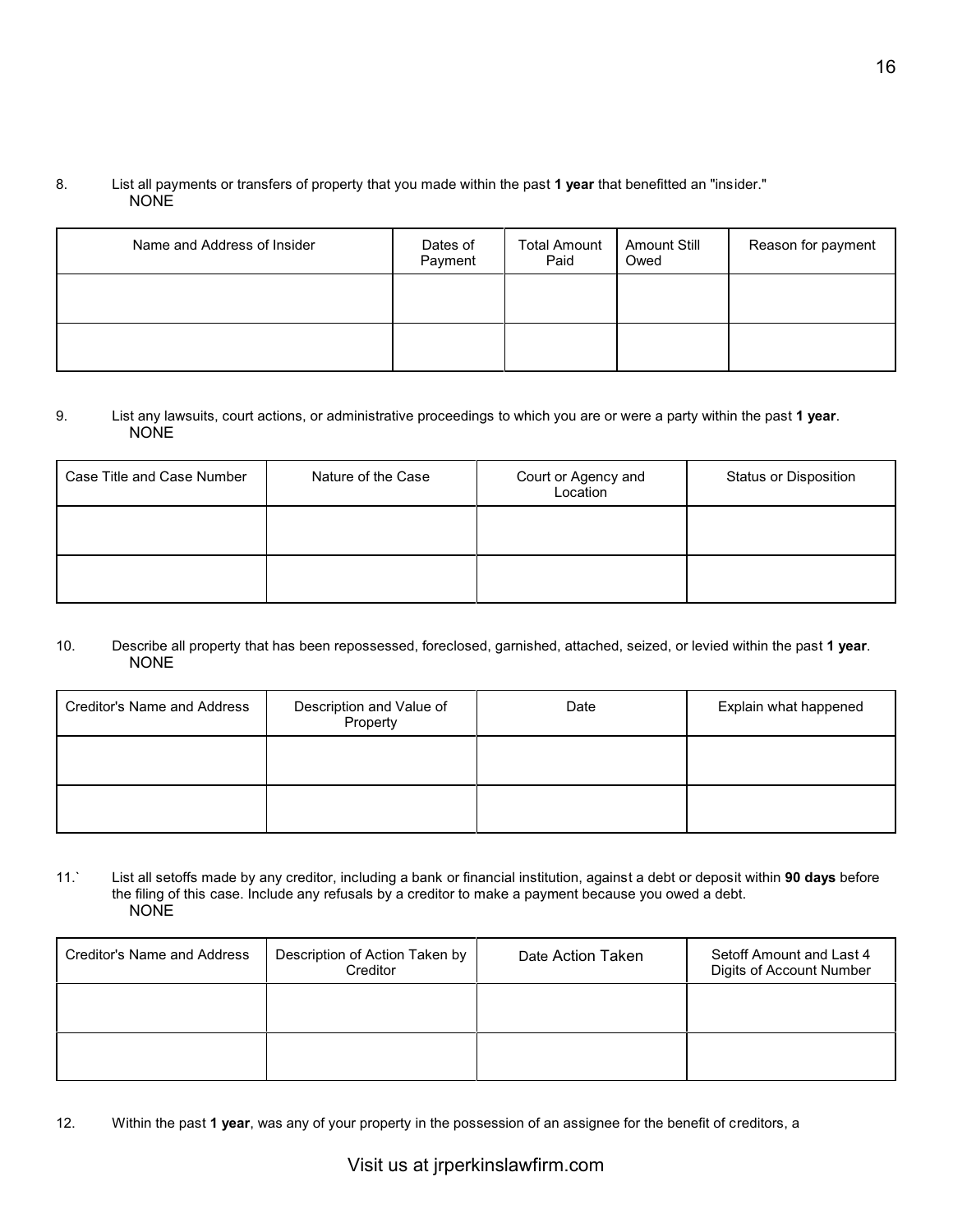#### 13. List any gifts that you made within the past **2 years** that have a total value of more than \$600 per person. NONE

| Name and Address of Recipient | Relationship to<br>You | Description of Gifts | Dates Gifts<br>Given | Value |
|-------------------------------|------------------------|----------------------|----------------------|-------|
|                               |                        |                      |                      |       |
|                               |                        |                      |                      |       |

#### 14. List any gifts or contributions that you made to a charity within the past **2 years** that have a total value of more than \$600. NONE

| Name and Address of Charity | Description of Contribution | Contribution<br>Date | Value |
|-----------------------------|-----------------------------|----------------------|-------|
|                             |                             |                      |       |
|                             |                             |                      |       |

#### 15. List all losses from fire, theft, or other disaster, or gambling within the past **1 year or since the filing of this case.** NONE

| Description of Property and How Loss<br>Occurred | Description of any Insurance Coverage<br>(include the amount that insurance has paid) | Date of Loss | Value of<br><b>Property Lost</b> |
|--------------------------------------------------|---------------------------------------------------------------------------------------|--------------|----------------------------------|
|                                                  |                                                                                       |              |                                  |
|                                                  |                                                                                       |              |                                  |

16. List all payments made or property transferred by you or by someone acting on your behalf to anyone you consulted about filing for bankruptcy or preparing a bankruptcy petition within the past **1 year**. Include any attorneys, bankruptcy petition preparers, or credit counseling agencies. NONE

| Name and Address of<br>Person Paid | Name of Person<br>Who Made the<br>Payment, if Not<br>You | Description and Value of<br>Anv<br><b>Property Transferred</b> | Date of<br>Payment or<br>Transfer | Amount of<br>Payment |
|------------------------------------|----------------------------------------------------------|----------------------------------------------------------------|-----------------------------------|----------------------|
|                                    |                                                          |                                                                |                                   |                      |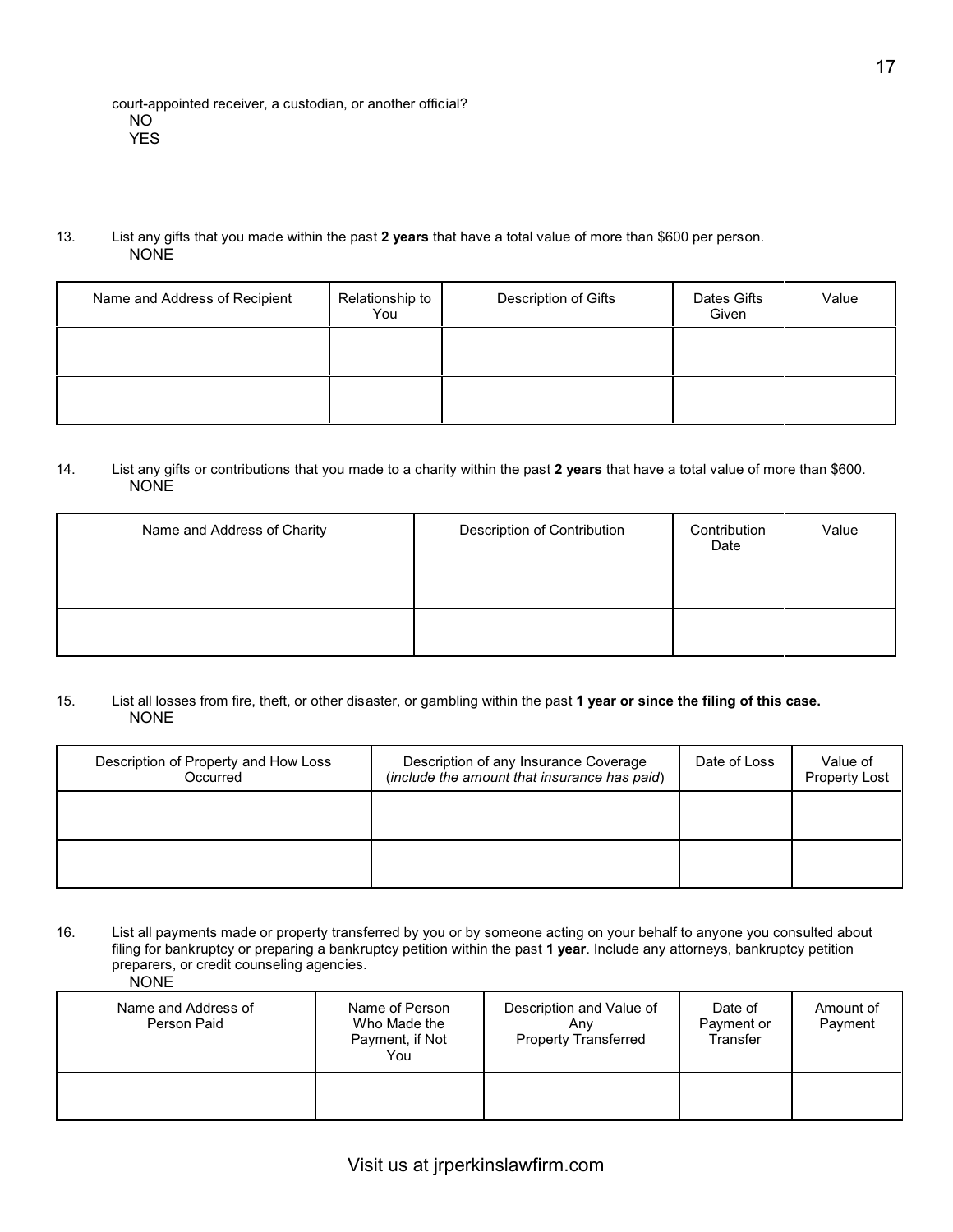<sup>17.</sup> List all payments made or property transferred by you or by someone acting on your behalf within the past **1 year** to anyone who promised to help you deal with your creditors or to make payments to your creditors. NONE

| Name and Address of<br>Person Paid | Name of Person<br>Who Made the<br>Payment, if Not<br>You | Description and Value of<br>Anv<br><b>Property Transferred</b> | Date of<br>Payment or<br>Transfer | Amount of<br>Payment |
|------------------------------------|----------------------------------------------------------|----------------------------------------------------------------|-----------------------------------|----------------------|
|                                    |                                                          |                                                                |                                   |                      |
|                                    |                                                          |                                                                |                                   |                      |

18. List all property, other than property transferred in the ordinary course of your business or financial affairs, that you sold, traded, or transferred either absolutely or as a security within the past **2 years**. NONE

| Name and Address of Person<br>Who Received the Transfer/<br>Relationship to You | Description and Value of<br>Property<br>Transferred | Describe Any Property or<br>Payments Received or Debts Paid<br>in Exchange | Date of<br>Transfer |
|---------------------------------------------------------------------------------|-----------------------------------------------------|----------------------------------------------------------------------------|---------------------|
|                                                                                 |                                                     |                                                                            |                     |
|                                                                                 |                                                     |                                                                            |                     |

#### 19. List all property you transferred within the past **10 years** to a self-settled trust or a similar device of which you are a beneficiary. NONE

| Name of Trust | Description and Value of Property Transferred | Date of<br>Transfer |
|---------------|-----------------------------------------------|---------------------|
|               |                                               |                     |
|               |                                               |                     |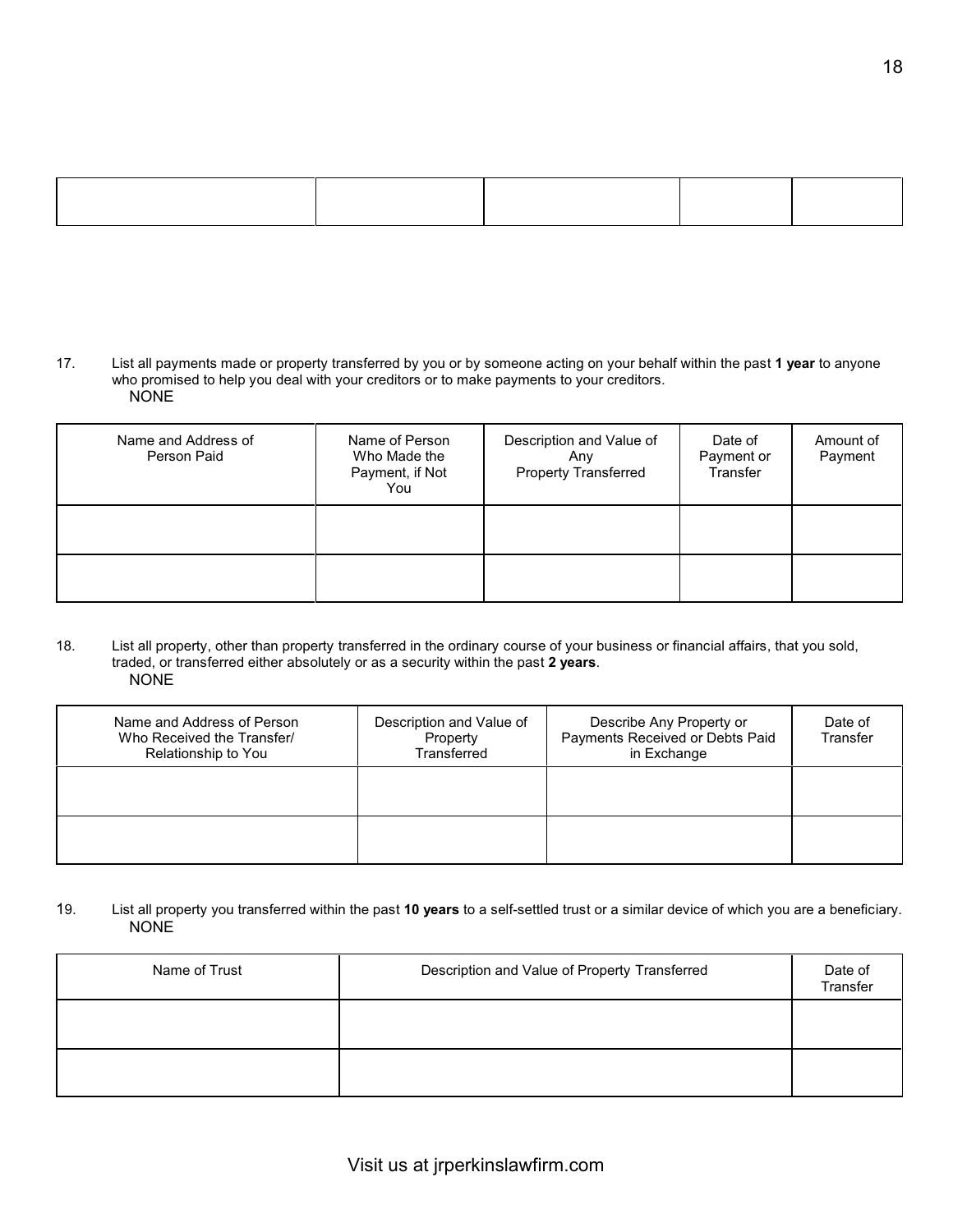#### 20. List all financial accounts and instruments held in your name or for your benefit that were closed, sold, moved, or transferred within the past **1 year**. NONE

| Name and Address of Institution | Last 4<br>Digits of<br>Account<br>Number | Type of Account or<br>Instrument | Date Account<br>Was Closed,<br>Sold, Moved, or<br>Transferred | Last Balance<br><b>Before Closing</b><br>or<br>Transfer |
|---------------------------------|------------------------------------------|----------------------------------|---------------------------------------------------------------|---------------------------------------------------------|
|                                 |                                          |                                  |                                                               |                                                         |
|                                 |                                          |                                  |                                                               |                                                         |

#### 21. List each safe deposit box or other depository for securities, cash, or other valuables that you have had within the past **1 year**. NONE

| Name and Address of Financial<br>Institution | Name and Address of Anyone<br>With Access to Box or<br>Depository | <b>Description of Contents</b> | Do You<br>Still<br>Have It? |
|----------------------------------------------|-------------------------------------------------------------------|--------------------------------|-----------------------------|
|                                              |                                                                   |                                |                             |
|                                              |                                                                   |                                |                             |

#### 22. List any storage unit or place other than your home in which you have stored property within the past **1 year**. NONE

| Name and Address of Financial<br>Institution | Name and Address of Anyone<br>With Access to Box or<br>Depository | <b>Description of Contents</b> | Do You<br>Still<br>Have It? |
|----------------------------------------------|-------------------------------------------------------------------|--------------------------------|-----------------------------|
|                                              |                                                                   |                                |                             |
|                                              |                                                                   |                                |                             |

#### 23. List all property that you hold or control that is owned by someone else. NONE

| Name and Address of Owner | Location of Property | <b>Description of Property</b> | Value |
|---------------------------|----------------------|--------------------------------|-------|
|                           |                      |                                |       |
|                           |                      |                                |       |
|                           |                      |                                |       |
|                           |                      |                                |       |

24. List every site for which you received notice by a governmental unit that you may be liable under or in violation of an environmental law. Include the name and address of the governmental unit, the date of the notice, and, if known, the environmental law. *Environmental law* means any federal, state, or local statue or regulation regulating pollution,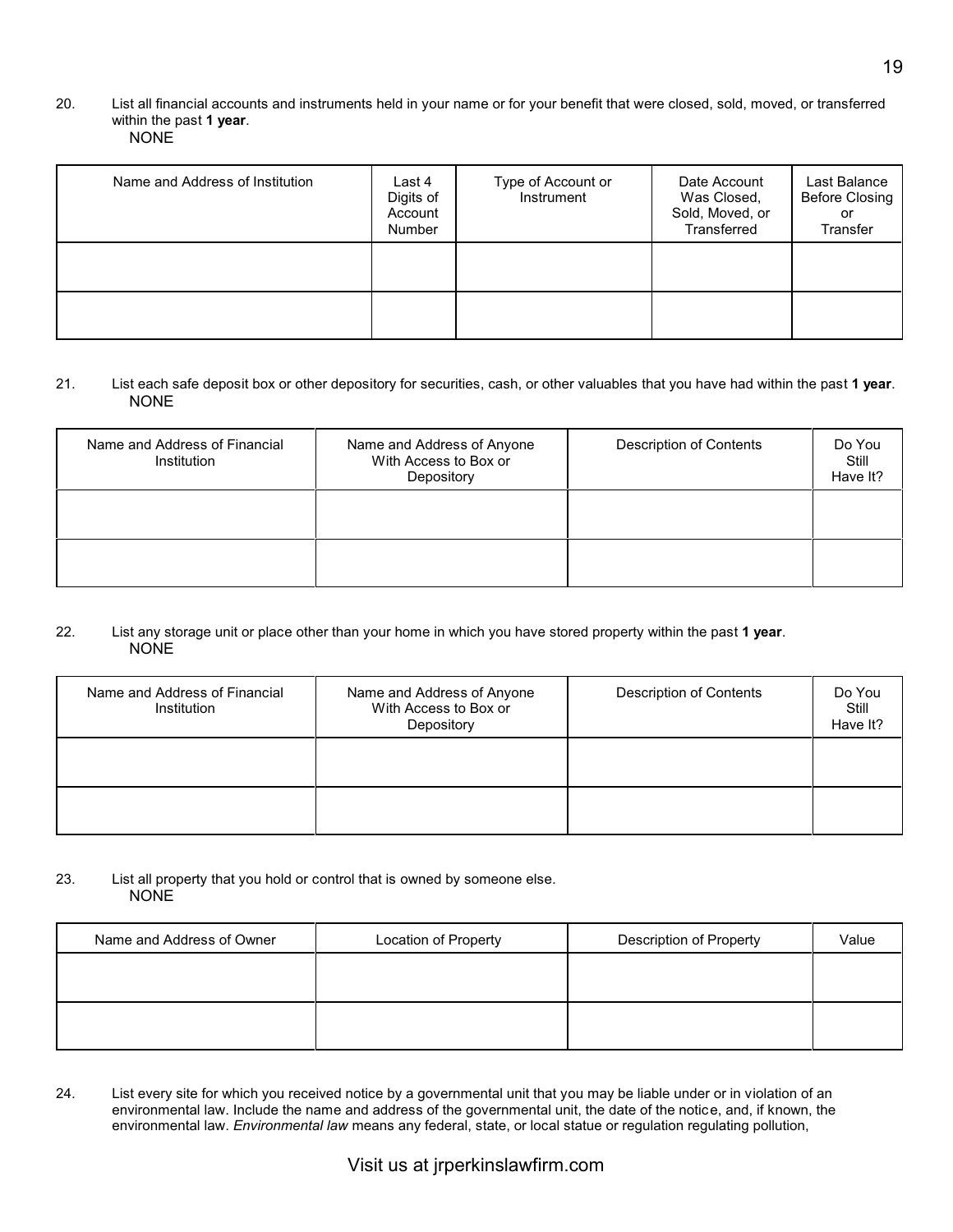contamination, releases of hazardous or toxic substances, wastes or material into the air, land, soil surface water, ground water, or other medium, including, statutes or regulations controlling the cleanup of these substances, wastes, or material. *Site* means any location, facility, or property as defined under any environmental law, whether you own, operate, or utilize it or used to own, operate, or utilize it, including disposal sites. *Hazardous material* means anything an environmental law defines as a hazardous waste, hazardous substance, toxic substance, hazardous material, pollutant, or contaminant or similar term. NONE

| Site Name and Address | Name and Address of Government<br>Unit | Environmental Law, If You<br>Know It | Date of<br>Notice |
|-----------------------|----------------------------------------|--------------------------------------|-------------------|
|                       |                                        |                                      |                   |
|                       |                                        |                                      |                   |

25. List the name and address of every site for which you have notified a governmental unit of a hazardous material release. Include the name and address of the governmental unit to which the notice was sent, the date of the notice, and, if know, the environment law.

| Site Name and Address | Name and Address of Government<br>Unit | Date of<br>Notice | <b>Environmental Law</b> |
|-----------------------|----------------------------------------|-------------------|--------------------------|
|                       |                                        |                   |                          |
|                       |                                        |                   |                          |

26. List all judicial or administrative proceedings, including settlements and orders, under any environmental law to which you have been a party. Include the case title and the case number, the court or agency, the nature of the case, and the status. NONE

| Case Title and Case Number | Name and Address of Court or<br>Agency | Nature of the Case | Status of<br>the<br>Case |
|----------------------------|----------------------------------------|--------------------|--------------------------|
|                            |                                        |                    |                          |
|                            |                                        |                    |                          |

27. List the name and address, nature of business, name of accountant or bookkeeper, Employer Identification Number (EIN), and dates of operation of every business you owned or with which you had any of the following connections within the past **4 years**.

A sole proprietor or self-employed in a trade, profession, or other activity, either full-time or part-time A member of a limited liability company (LLC) or limited liability partnership (LLP) A partner in a partnership An officer, director, or managing executive of a corporation An owner of at least 5% of the voting or equity securities of a corporation NONE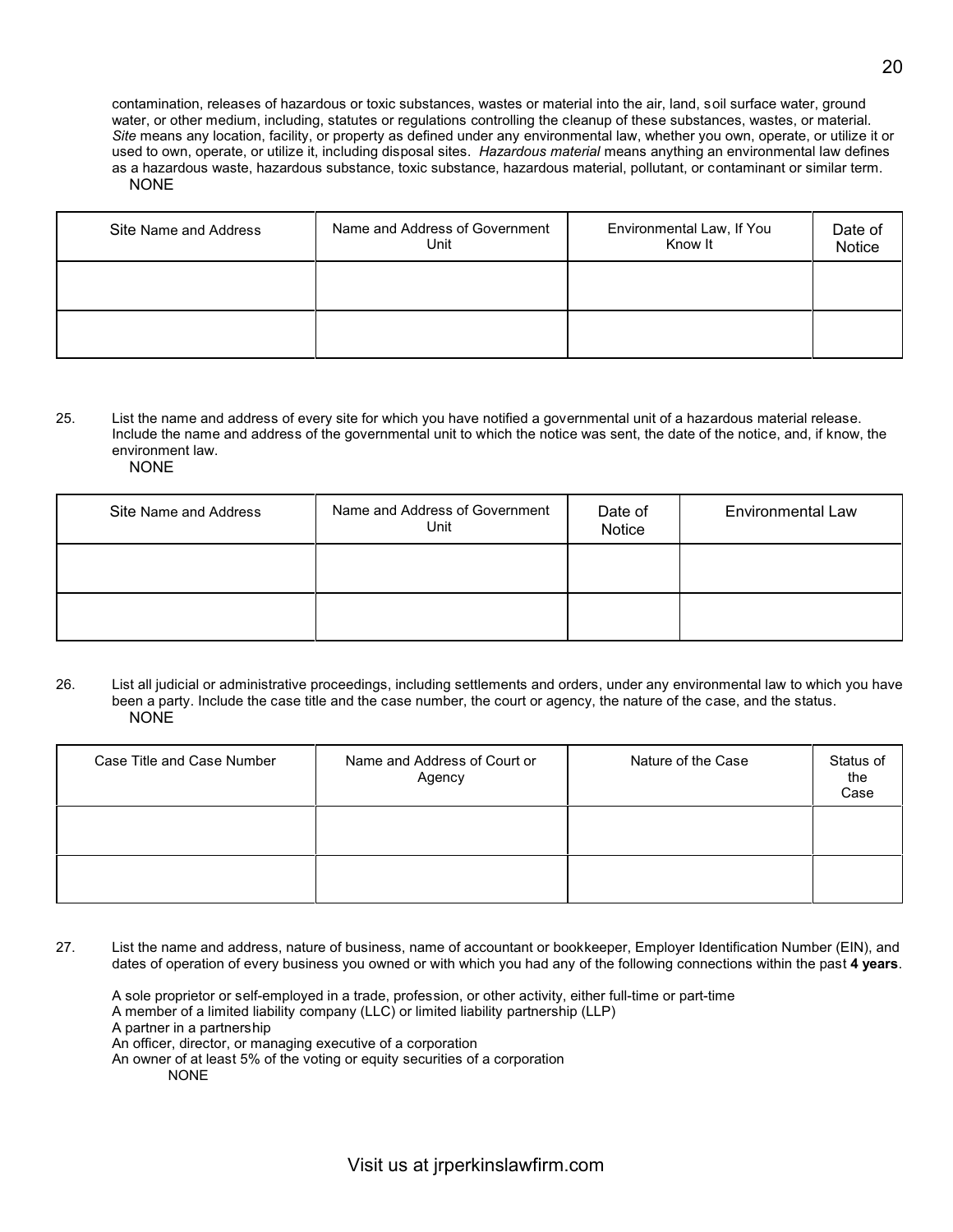| <b>Business Name and</b><br>Address | Nature of<br><b>Business</b> | Name of Accountant or<br>Bookkeeper | Employer<br>Identification<br>Number (EIIN) | Beginning and<br>End Dates of<br>Operation |
|-------------------------------------|------------------------------|-------------------------------------|---------------------------------------------|--------------------------------------------|
|                                     |                              |                                     |                                             |                                            |
|                                     |                              |                                     |                                             |                                            |

#### 28. List all financial institutions, creditors, or other parties to which you gave a financial statement about your business within the past **2 years**.  $\overline{N}$

| Name and Address | Date Issued                                           |
|------------------|-------------------------------------------------------|
|                  |                                                       |
|                  |                                                       |
|                  |                                                       |
|                  |                                                       |
|                  | $ATT A O U B I T A T T T O O Q U T D U L T D A O Q A$ |

#### ATTACHMENT TO SCHEDULE B, NO. 4 HOUSEHOLD GOODS AND FURNISHINGS

# DESCRIPTION OF ITEM(S)

| <b>Living Room</b>          | Value of item(s) |
|-----------------------------|------------------|
| Davenport                   |                  |
| Love seat                   |                  |
| Overstuffed chair(s)        |                  |
| Recliner(s)                 |                  |
| Other chairs                |                  |
| Coffee table(s)             |                  |
| End table(s)                |                  |
| Lamp(s)                     |                  |
| <b>Bookcase</b>             |                  |
| Television                  |                  |
| <b>Stereo</b>               |                  |
| <b>Entertainment center</b> |                  |
|                             |                  |
| <b>SUBTOTAL</b>             |                  |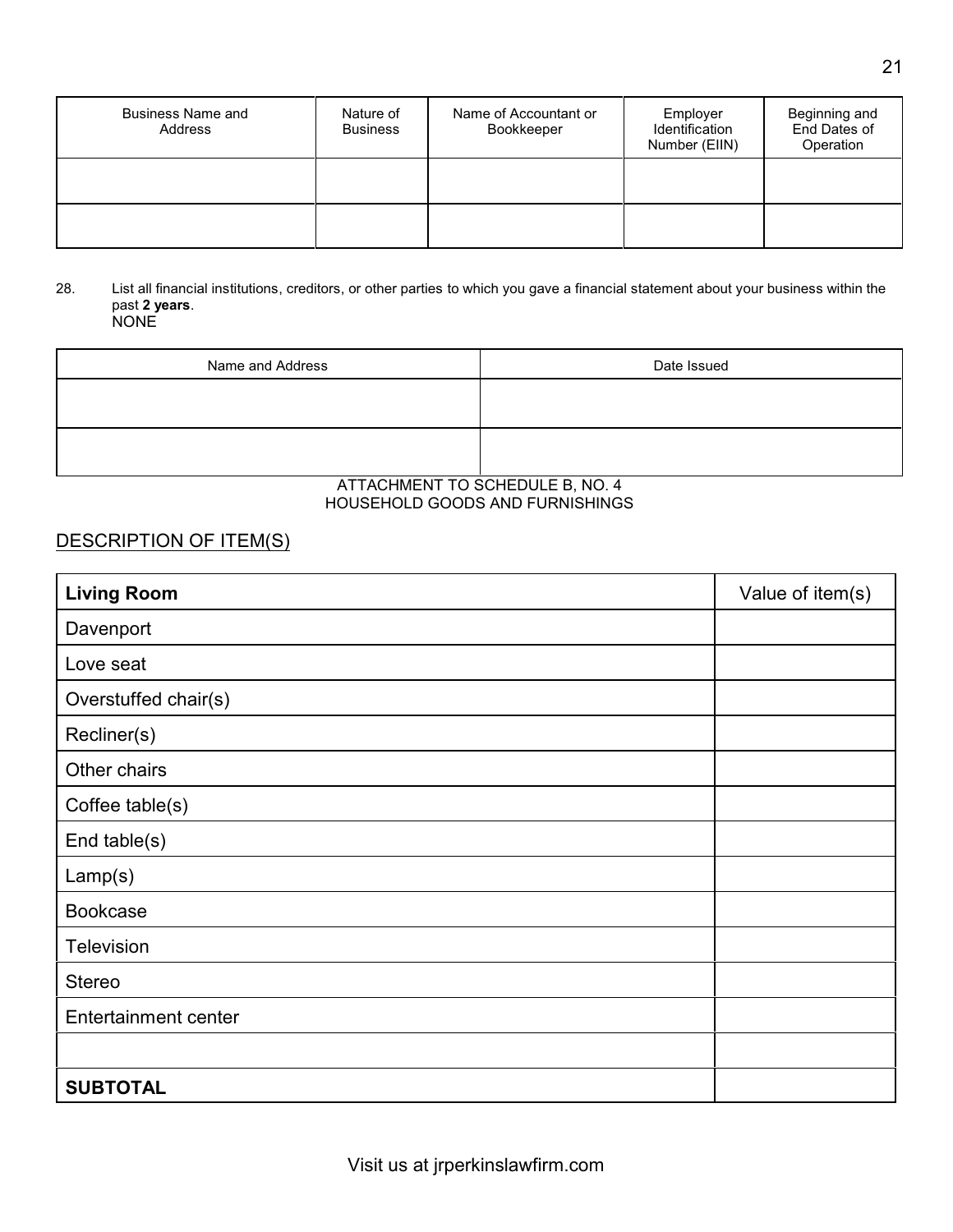| <b>Dining Room</b> | Value |
|--------------------|-------|
| Table              |       |
| Chairs             |       |
| Credenza           |       |
| Sideboard          |       |
| China cabinet      |       |
| <b>Buffet</b>      |       |
| Other - specify    |       |
|                    |       |
| <b>SUBTOTAL</b>    |       |

| <b>Kitchen</b>            | Value |
|---------------------------|-------|
| Stove                     |       |
| Refrigerator              |       |
| Microwave                 |       |
| Freezer                   |       |
| Table & chairs            |       |
| Dishwasher                |       |
| Eating & cooking utensils |       |
| Other - specify           |       |
|                           |       |
| <b>SUBTOTAL</b>           |       |

| Bedroom(s)       | Value |
|------------------|-------|
| Bed(s)           |       |
| Chest of drawers |       |
| Dresser(s)       |       |
| Footlocker       |       |
| Check(s)         |       |
| Vanity           |       |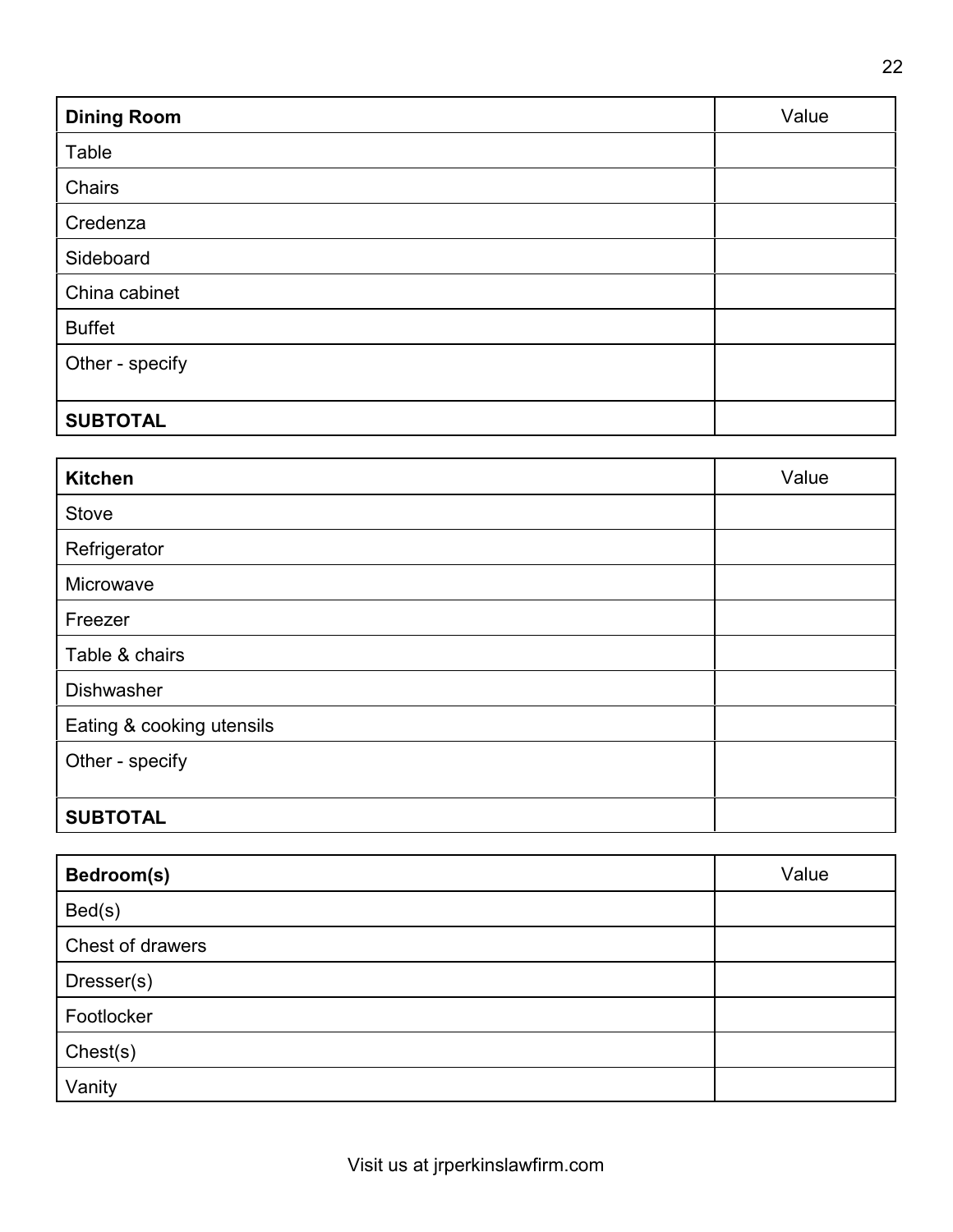| Lamp(s)         |  |
|-----------------|--|
| Other - specify |  |
|                 |  |
| <b>SUBTOTAL</b> |  |
|                 |  |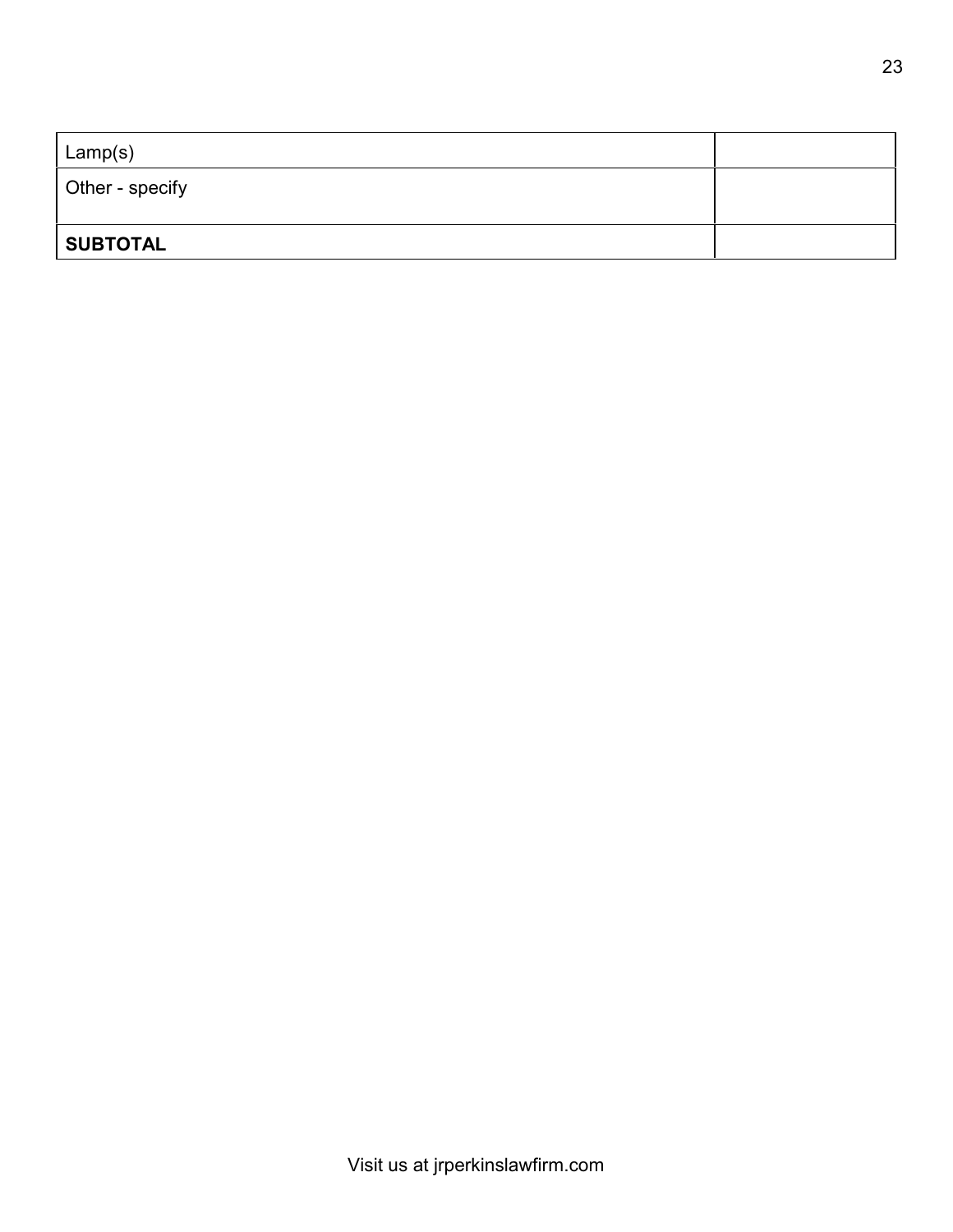| Utility/Basement/Shop                                                         | Value |
|-------------------------------------------------------------------------------|-------|
| Washer/dryer                                                                  |       |
| Other - specify                                                               |       |
| <b>SUBTOTAL</b>                                                               |       |
|                                                                               |       |
| <b>Sporting goods/hobby equipment</b>                                         | Value |
| Fishing                                                                       |       |
| <b>Bicycles</b>                                                               |       |
| Firearms - specify make, model, whether it is a handgun, shotgun, rifle, etc. |       |
| Ski equipment                                                                 |       |
| Windsurfing gear                                                              |       |
| Other - specify                                                               |       |
| <b>SUBTOTAL</b>                                                               |       |
| <b>GRAND TOTAL of household goods and furnishings</b>                         | \$    |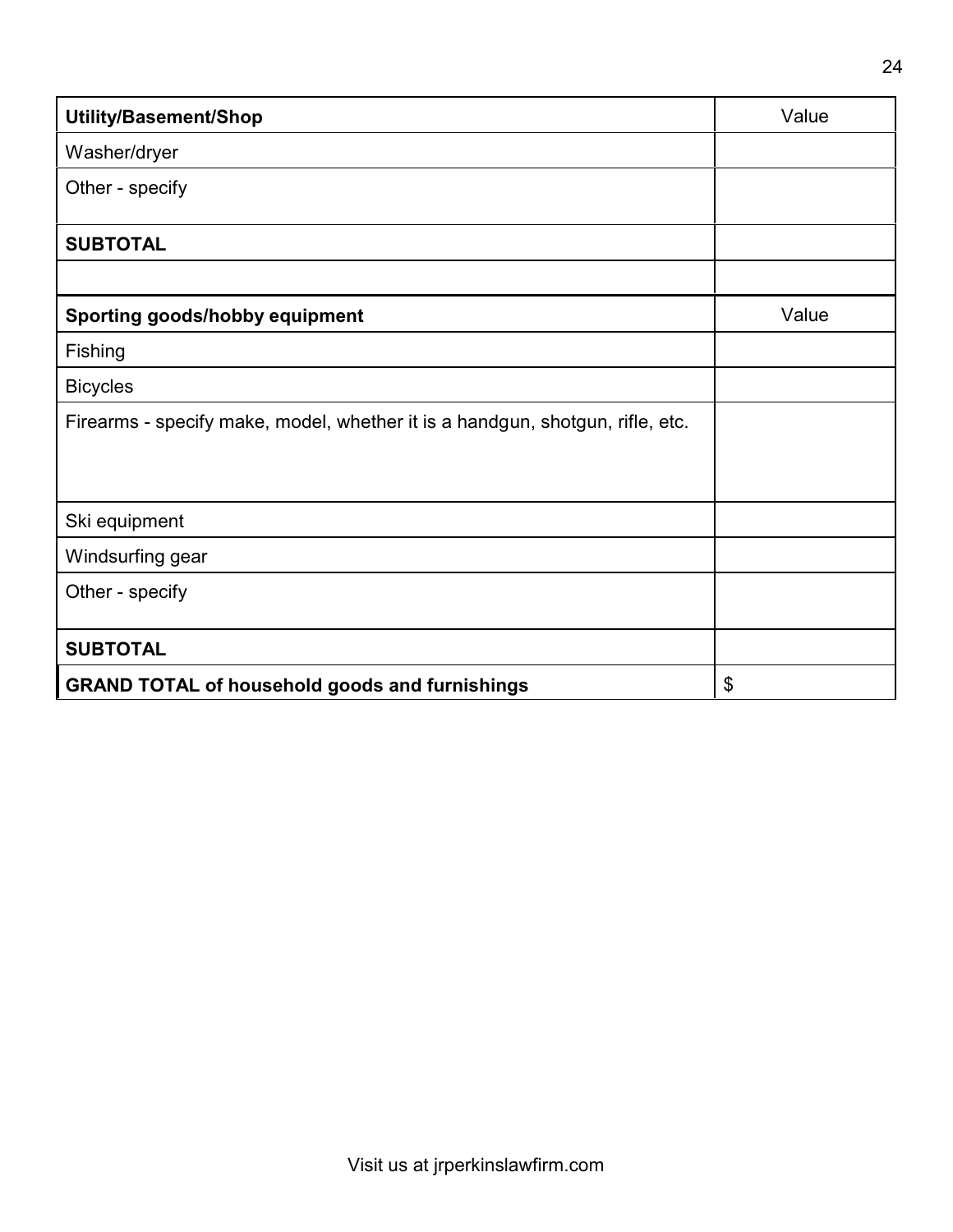# **VEHICLE INFORMATION**

# **CARS**

|                             | Vehicle #1 | Vehicle #2 |
|-----------------------------|------------|------------|
| Year                        |            |            |
| Make                        |            |            |
| Model                       |            |            |
| Color                       |            |            |
| Mileage                     |            |            |
| 4, 6 or 8 Cyl - specify     |            |            |
| <b>SPECIAL EQUIPMENT</b>    |            |            |
| Auto or Manual Transmission |            |            |
| AWD or 4WD                  |            |            |
|                             |            |            |
|                             |            |            |

# **TRUCKS/VANS**

|                             | Vehicle #1 | Vehicle #2 |
|-----------------------------|------------|------------|
| Year                        |            |            |
| Make                        |            |            |
| Model                       |            |            |
| Color                       |            |            |
| Mileage                     |            |            |
| 4, 6 or 8 Cyl - specify     |            |            |
| <b>SPECIAL EQUIPMENT</b>    |            |            |
| Auto or Manual Transmission |            |            |
| 2WD or 4WD                  |            |            |
|                             |            |            |
|                             |            |            |